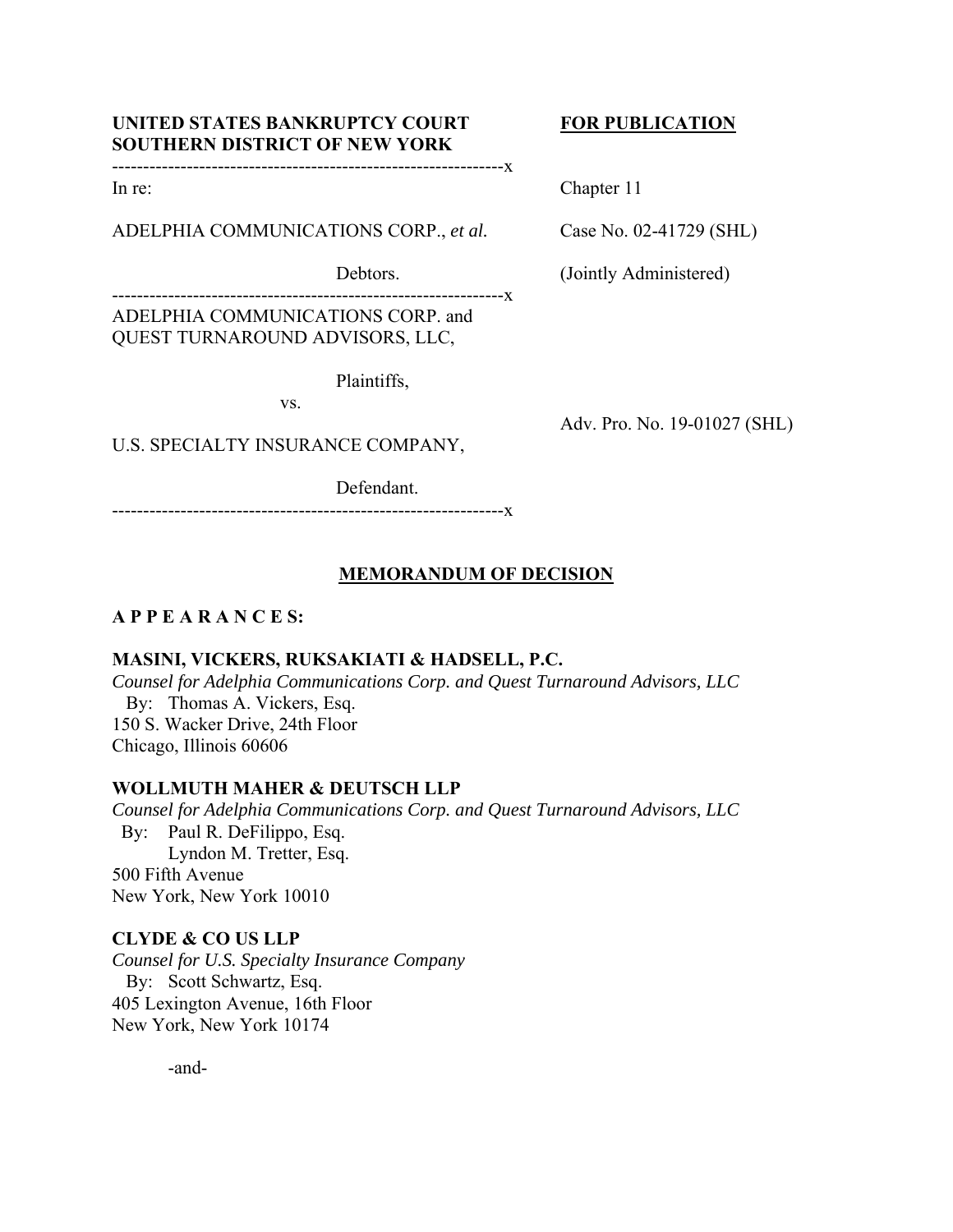By: Douglas M. Mangel, Esq. 1775 Pennsylvania Avenue, N.W., Suite 400 Washington, D.C. 20006

## **SEAN H. LANE UNITED STATES BANKRUPTCY JUDGE**

Before the Court are cross-motions for summary judgment filed in the above-captioned adversary proceeding by Adelphia Communications Corp. ("Adelphia") and Quest Turnaround Advisors, LLC ("Quest," and together with Adelphia, the "Plaintiffs") on the one hand, and by U.S. Specialty Insurance Company ("U.S. Specialty" or the "Defendant") on the other. *See Plaintiffs' Combined Mot. and Supp. Mem. Pursuant to Local Bankruptcy Rule 7056-1, for Entry of an Order (A) Granting Plaintiffs Summ. J. on Count I of their Compl. (Declaratory J.) (Adv. Proc. No. 19-01027, Doc. 1, Filed 02/20/19); and (B) Granting Plaintiffs Summ. J. as to Liability on Count II of their Compl. (Breach of Contract) (Adv. Proc. No. 19-01027, Doc. 1, Filed*   $02/20/19$ ) [ECF No. 25]<sup>1</sup> (the "Plaintiffs' SJM"); *Mem. Of Law in Supp. of Defendant U.S. Specialty Insurance Company's Cross Mot. for Summ. J.* [ECF No. 26] ("U.S. Specialty SJM"). Adelphia and Quest seek coverage under an insurance policy issued by U.S. Specialty for certain defense fees, costs and expenses incurred in Adelphia's bankruptcy proceeding. U.S. Specialty argues that coverage is precluded by a fee exclusion contained in that policy.<sup>2</sup> For the reasons set forth below, the Court grants the Plaintiffs' SJM and denies the U.S. Specialty SJM.

<sup>1</sup> Unless otherwise indicated, references in this Decision to docket entries on the Case Management/Electronic Case Files ("CM/ECF") system are to Adversary Proceeding No. 19-01027.

<sup>2</sup> Per this Court's *Amended Scheduling and Pre-Trial Order*, dated August 22, 2019 [ECF No. 20], the issues have been bifurcated between coverage and damages. The Plaintiffs therefore seek summary judgment on Count 1 of their Complaint and partial summary judgment as to liability only on Court II of their Complaint. *See* Plaintiffs' SJM at 1.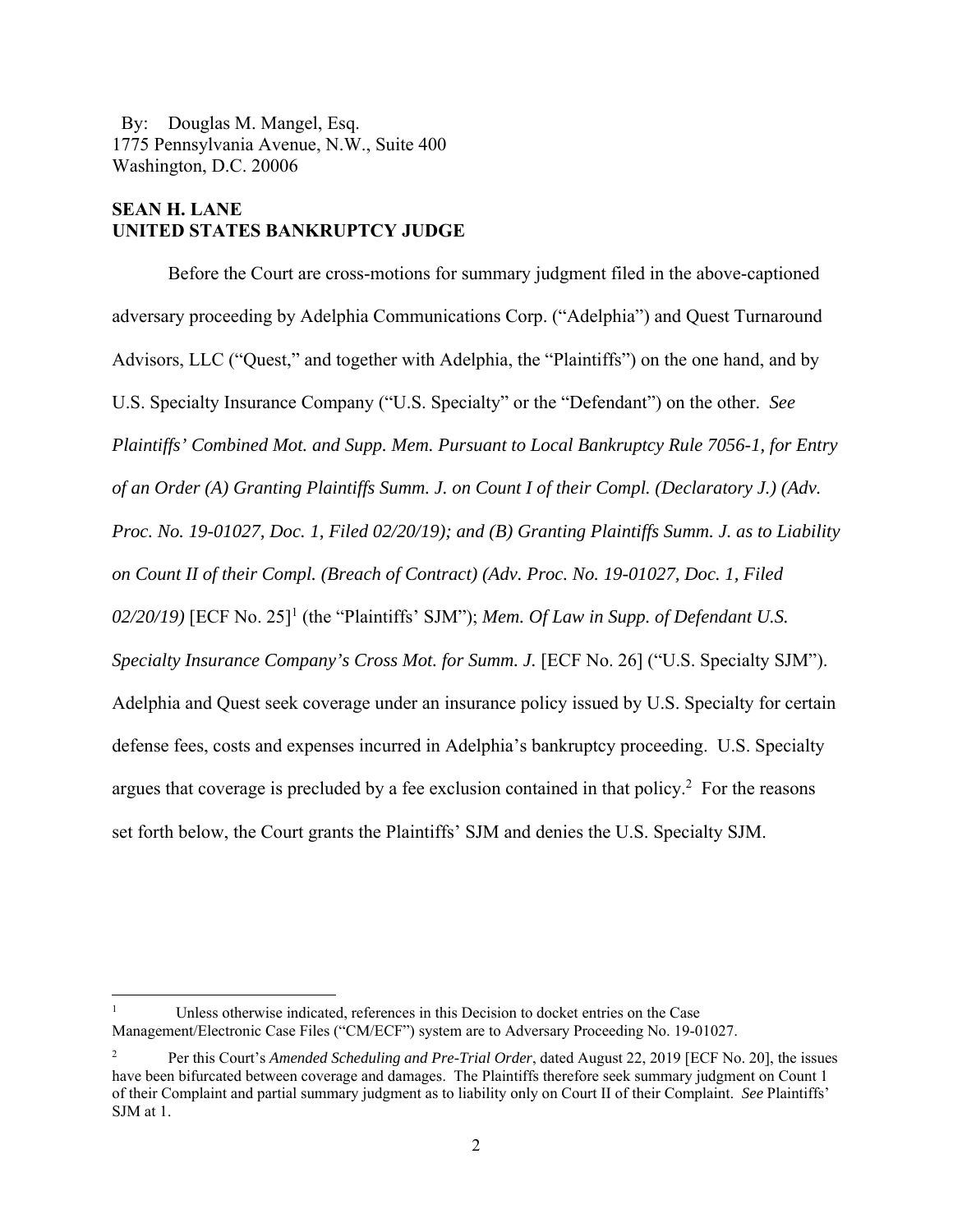#### **BACKGROUND**

The material facts set forth in this Decision are not in dispute. *See generally Joint Statement of Undisputed and Material Facts* [ECF No. 24] (the "SUF"). In June 2002, Adelphia and its affiliated debtors filed a voluntary petition for relief under Chapter 11 of the Bankruptcy Code. *See* Case No. 02-41729 [ECF No. 1]. Some 15 years ago, the Court confirmed the *Fifth Amended Joint Chapter 11 Plan for Adelphia Communications Corporation and Certain of its Affiliated Debtors* (the "Plan"). *See* SUF ¶ 1. The Plan became effective shortly thereafter. *See* SUF  $\P$  2.

The Plan dissolved Adelphia's Board of Directors and vested the rights, powers and executive authority of the Board in a new fiduciary known as the "Plan Administrator." *See* SUF ¶ 2. After confirmation, Quest and Adelphia executed a Plan Administrator Agreement (the "Plan Administrator Agreement") that retained Quest as the Plan Administrator. *See* SUF ¶ 3; see also Plan Administrator Agreement, attached as Exhibit A to the SUF.<sup>3</sup> The Plan Administrator Agreement obligates Adelphia to indemnify Quest for any expenses that Quest incurs in a proceeding relating to the Plan Administrator Agreement, including issues dealing with Quest's role as the Plan Administrator. *See* SUF ¶ 6 (citing Plan Administrator Agreement, Section  $4.7(b)$ ).<sup>4</sup>

<sup>3</sup> The SUF states that the Plan Administrator Agreement was entered into on February 12, 2017. *See* SUF ¶ 3. But as the Plan Administrator Agreement is dated February 12, 2007, *see* Plan Administrator Agreement at Preamble, the Court assumes the 2017 date is a typographical error.

<sup>4</sup> That section of the Plan Administrator Agreement provides that:

<sup>[</sup>a]s a material part of the consideration for the Plan Administrator to furnish its services under this Agreement, in the event that any Quest Person becomes involved in any capacity in any claim, suit, action, proceeding, or investigation (including, without limitation, any shareholder or derivative action or arbitration proceeding) . . . in connection with any matter in any way relating to this Agreement or arising out of the matters contemplated by this Agreement (including, but not limited to, Quest's role as Plan Administrator or the role of any Quest Person as a Governor, officer or director of any Debtor), the Debtors (to the extent services are not services for the Contingent Value Vehicle described in the immediately succeeding parenthetical) and the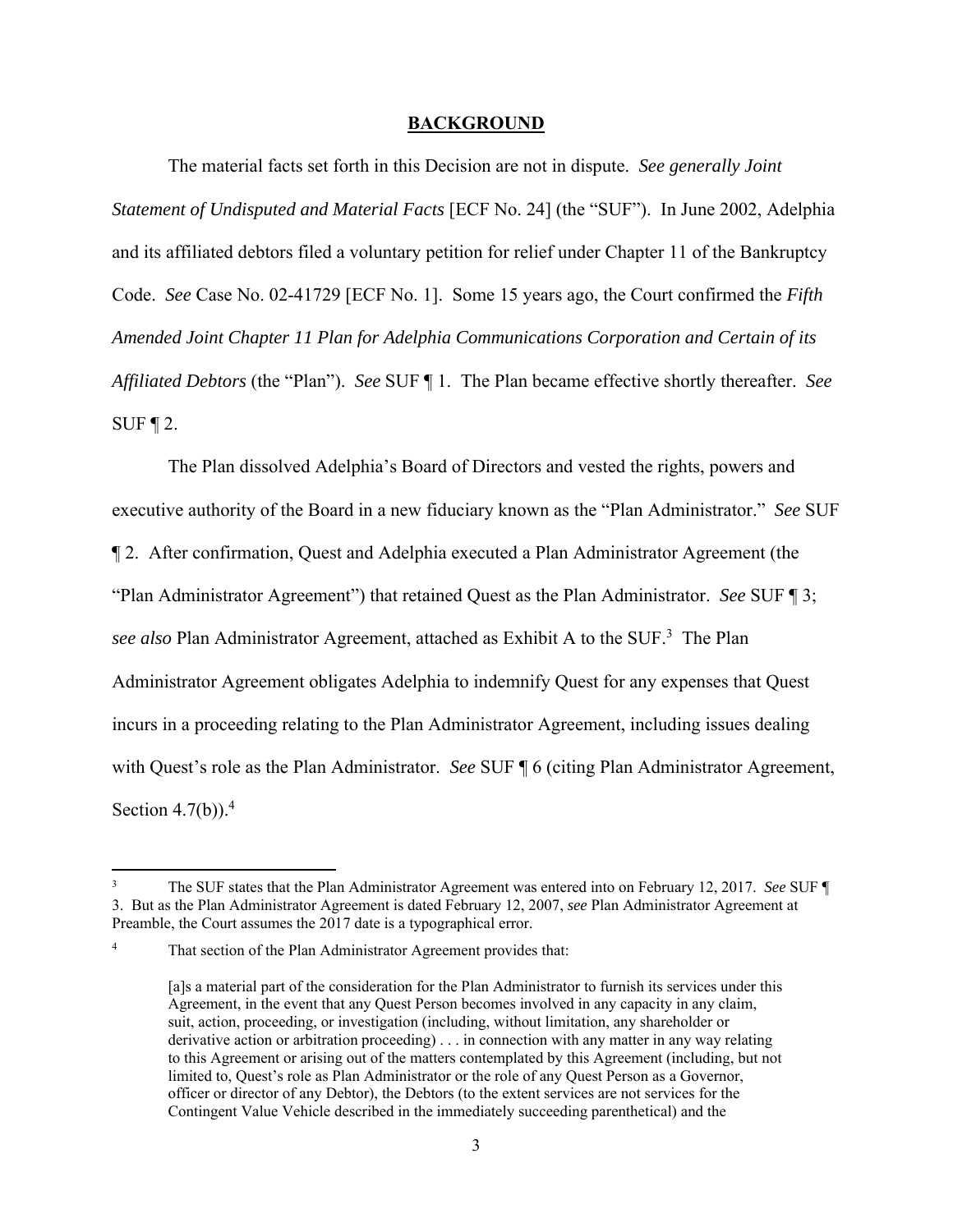In early 2007, U.S. Specialty began insuring Quest in its capacity as Plan Administrator under a series of insurance policies. *See* SUF ¶¶ 7-8. The policy currently at issue is the Directors, Officers and Organization Liability Insurance Policy No. 14-MGU-10-A20695 (the "Policy"),<sup>5</sup> which was initially issued for the period from January 5, 2010 to January 5, 2012 and was subsequently extended to "TBD plus 6 (six) years." SUF  $\P$  7-9 (citing Policy at Declarations and quoting Policy at Endorsement No. 42).<sup>6</sup> Under the Policy, Quest qualifies as an **Original Insured Organization**<sup>7</sup> and Adelphia is listed as an **Additional Insured Organization**. *See* SUF ¶¶ 13-14; Policy, Endorsement No. 15, Section 1. The Policy defines an **Insured Organization** as "the **Original Insured Organizations**, but solely in their capacity as **Plan Administrator** for [Adelphia]. **Insured Organization** will also include the **Additional Insured Organizations** . . . ." Policy at Endorsement No. 15, Section 2. The Policy also provides for coverage if Adelphia is obliged to indemnify Quest under the Plan Administrator Agreement. *See*  Policy at Endorsement No. 15, Section (4); *see also* SUF ¶ 11.<sup>8</sup>

Plan Administrator Agreement, Section 4.7(b).

Contingent Value Vehicle (to the extent services are Administrative Services or other services being performed for the Contingent Value Vehicle pursuant to a written request therefor by the CVV Trustees) agree to indemnify, defend and hold each such Quest Person harmless to the fullest extent permitted by law, from and against any losses, claims, damages, liabilities and expenses in connection with any matter in any way relating to this Agreement or arising out of the matters contemplated by this Agreement (including, but not limited to, Quest's role as Plan Administrator or the role of any Quest Person as a Governor, officer or director of any Debtor), except to the extent that it shall be determined by a court of competent jurisdiction in a judgment that has become final in that it is no longer subject to appeal or other review that such losses, claims, damages, liabilities and/or expenses resulted primarily from the willful misconduct, gross negligence, bad faith, or fraud of that Quest Person.

<sup>5</sup> A copy of the Policy is attached as Exhibit B to the SUF.

<sup>6</sup> The Policy is the second renewal of the policy first issued on January 5, 2007. *See* SUF ¶ 8.

<sup>7</sup> Terms defined in the Policy are in boldface type in this Decision.

<sup>8</sup> Endorsement No. 15 of the Policy states that "if [Adelphia] is required to pay **Loss** to satisfy its indemnity obligations to an **Insured Organization** . . . pursuant to Section 4.7 . . . of the [Plan Administrator Agreement], this Policy will afford coverage for such **Loss**, subject always to this Policy's terms and conditions (including those set forth in this endorsement)." Policy at Endorsement No. 15, Section (4).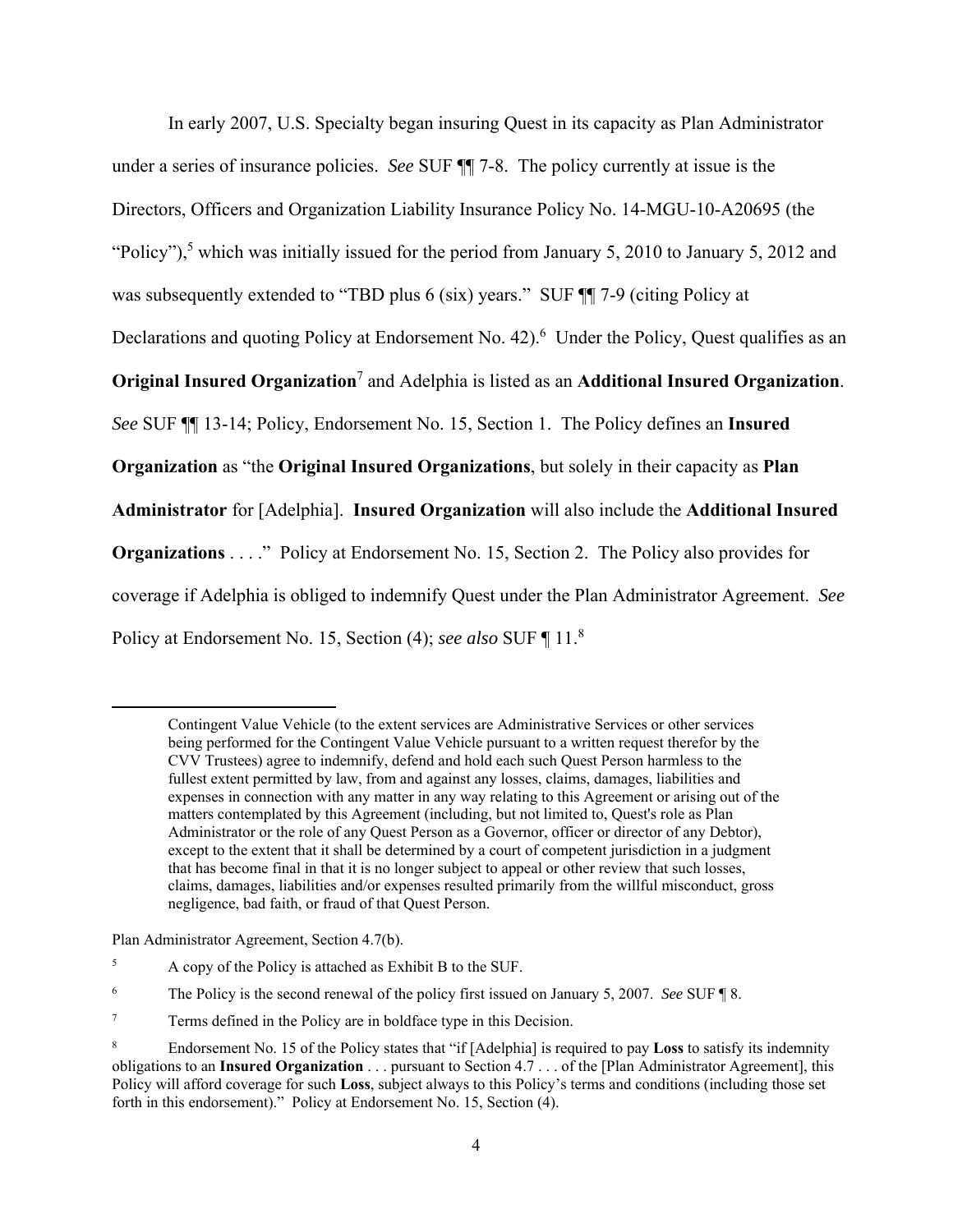The basic coverage grant of the Policy provides that U.S. Specialty "will pay to or on behalf of the **Insured Organization** [any] **Loss** arising from **Claims** first made against it during the **Policy Period** . . . for **Wrongful Acts**." Policy at Insuring Agreement (B); *see also* SUF ¶ 10. Under the Policy, a **Loss** includes **Defense Costs**, which are the "reasonable legal fees, costs and expenses, consented to by the Insurer . . . resulting from the investigation, adjustment, defense or appeal of a **Claim** against an **Insured**." Policy at Definitions (C) and (J). A **Wrongful Act** includes a **Professional Services Wrongful Act**, which means "any actual or alleged act, error, misstatement, misleading statement, omission or breach of duty committed or allegedly committed in rendering or failing to render **Professional Services**." Policy at Endorsement No. 15; *see also* SUF ¶ 18. **Professional Services** are, in turn, defined as "those services that the **Plan Administrator** is obligated to perform pursuant to the [Plan Administrator Agreement]." Policy at Endorsement No. 15, Section 1; *see also* SUF ¶ 19. A **Claim** includes, among other things,  $\degree$ (1) any oral or written demand, including any demand for non-monetary relief, [and] (2) any civil proceeding commenced by service of a complaint or similar pleading." Policy at Definition (B); *see also* SUF ¶ 16. As applied to the current dispute then, the Policy provides coverage to Quest for legal fees and costs for a claim made against it for an alleged breach of duty in its providing of services as Plan Administrator.

Endorsement No. 15 excludes from coverage "any payment of **Loss** in connection with a **Claim** arising out of, based upon or attributable to any fee or other compensation due or allegedly due in return for any service provided pursuant to the [Plan Administrator Agreement]."<sup>9</sup> Policy at Endorsement No. 15, Section 5 (the "Fee Exclusion"); *see also* SUF ¶ 12.

<sup>9</sup> The base form of the Policy excludes coverage for any "**Loss** in connection with a **Claim** . . . for any actual or alleged breach of contract or agreement. . . .", thereby eliminating coverage for breach of contract claims. Policy at Exclusion (P). But Endorsement No. 15 amends this breach of contract exclusion so that it "will not apply to **Claims** for **Professional Services Wrongful Acts**." Policy at Endorsement No. 15, Section (7).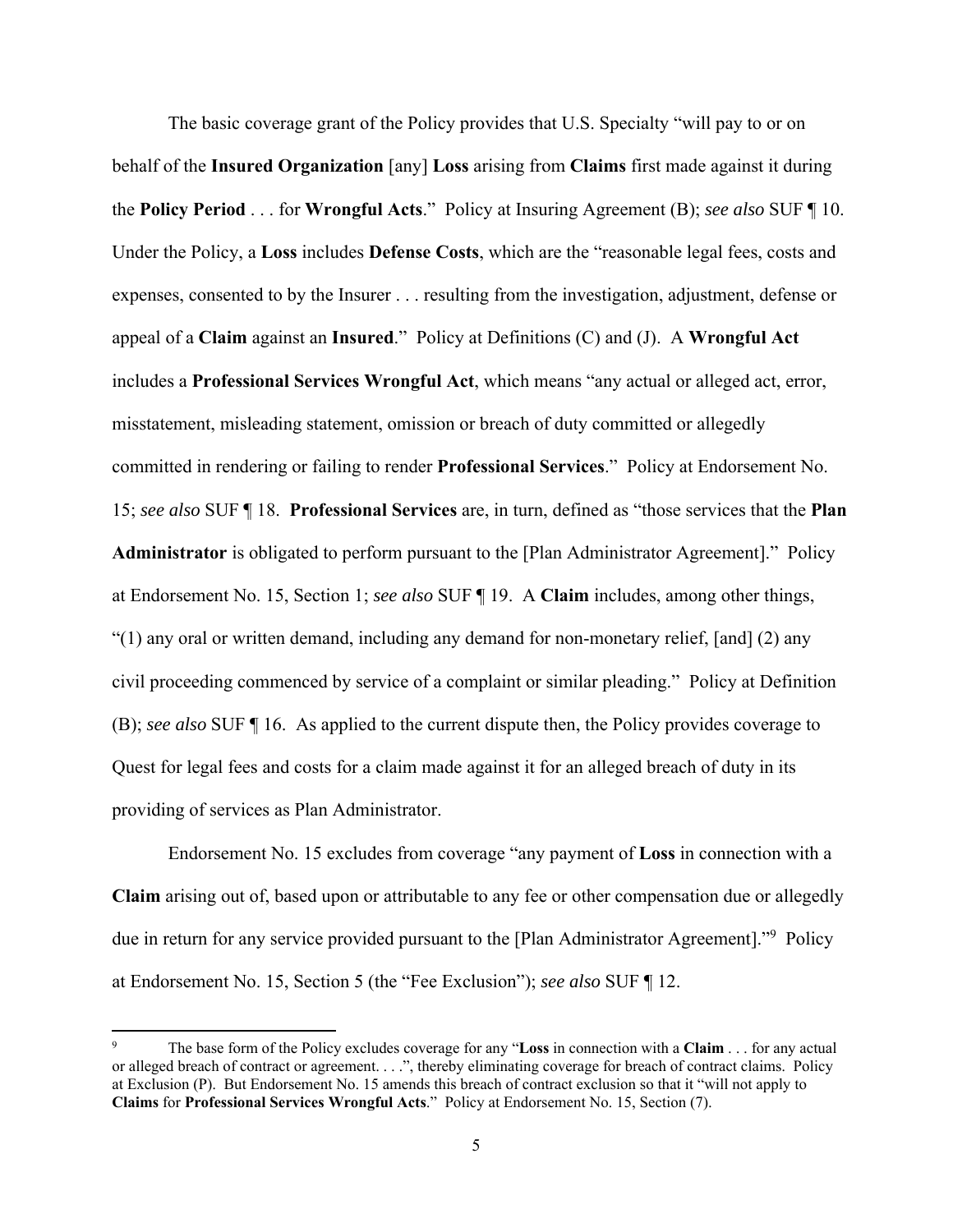In February 2018, creditor Solus Alternative Asset Management, L.P. ("Solus") filed a motion in Adelphia's bankruptcy proceeding seeking, among other things, removal of Quest as Plan Administrator for cause (the "Original Motion"). *See* SUF ¶ 22. The Original Motion was subsequently amended in June 2018 (the "Amended Motion" and together with the Original Motion, the "Solus Motions")<sup>10</sup> by Solus and ACC Claims Holdings, LLC (together, the "Movants"). *See* SUF ¶ 26. Adelphia and Quest opposed the relief requested by the Movants and the Court held an evidentiary hearing on the Amended Motion in October 2018. *See* SUF ¶¶ 23, 27, 30-31. Adelphia, Quest and the Movants ultimately settled the disputes raised in the Solus Motions and in June 2019, the Court entered the *Order Approving and "So-Ordering" Stipulation and Overruling Objection*. *See* SUF ¶ 32. Pursuant to this settlement, the Solus Motions were resolved, the Plan Administration Agreement was terminated and a new party was appointed as Plan Administrator. *See Stipulation and Consent Order With Respect to (A) Motion of Solus Alternative Asset Management LP and ACC Claims Holdings LLC, (B) Second Amendment to Plan Administrator Agreement, and (C) Appointment of Successor Administrator*, attached as Exhibit P to the SUF [ECF No. 24-16].

Plaintiffs Adelphia and Quest now seek coverage under the Policy for the fees, costs and expenses they incurred in defending the Solus Motions. Defendant U.S. Specialty acknowledges that fees incurred in defense of the Solus Motions meet the coverage grant under the Policy,  $^{11}$  but

<sup>&</sup>lt;sup>10</sup> Copies of the Original Motion and the Amended Motion are attached as Exhibits F and J, respectively, to the SUF.

<sup>11</sup> The parties agree that the Original Motion and the Amended Motion constitute a single **Claim** for **Wrongful Acts** against Quest under the terms of the Policy. *See* SUF ¶ 33 (citing Policy at Definitions (B) and (U) and Condition (C)). They also agree that the Original Motion and Amended Motion constitute a single **Claim** for **Professional Services Wrongful Acts** against Quest. *See* SUF ¶ 33 (citing Policy at Definitions (B) and (U), as amended by Endorsement No. 15, and Condition (C)). Similarly, the parties agree that as a result of the **Claim** asserted against Quest by the Movants, Quest incurred fees, costs, and expenses. *See* SUF ¶ 35. Nor does U.S. Specialty dispute that Adelphia indemnified Quest pursuant to Section 4.7 of the Plan Administrator Agreement for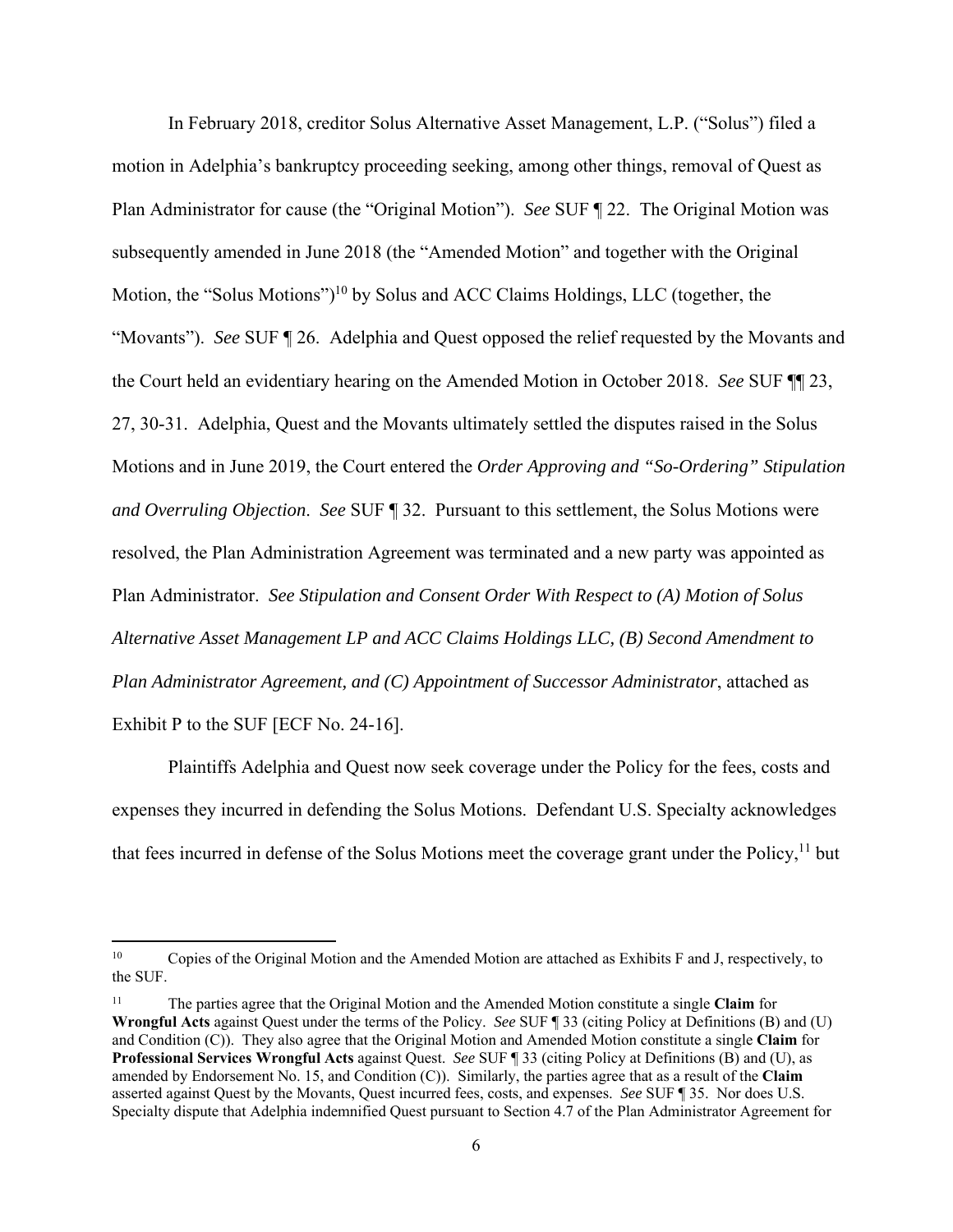argues that the Fee Exclusion precludes coverage because—it claims—the Solus Motions related to the fees owed to Quest. *See* SUF ¶ 36. The Plaintiffs counter that the Fee Exclusion is inapplicable because it applies to a "fee or other compensation *due or allegedly due*," whereas the Solus Motions sought termination of Quest as Plan Administrator and related to fees that were already paid to Quest. Policy at Endorsement No. 15, Section 5 (emphasis added); *see* SUF ¶ 37.

## **DISCUSSION**

## **A. Legal Standards**

## 1. Summary Judgment

Federal Rule of Civil Procedure 56, made applicable by Rule 7056 of the Federal Rules of Bankruptcy Procedure, governs the granting of summary judgment. "[S]ummary judgment is proper 'if the pleadings, depositions, answers to interrogatories, and admissions on file, together with the affidavits, if any, show that there is no genuine issue as to any material fact and that the [movant] is entitled to a judgment as a matter of law.'" *Celotex Corp. v. Catrett*, 477 U.S. 317, 322 (1986) (quoting Fed. R. Civ. P. 56). If the "the record taken as a whole could not lead a rational trier of fact to find for the non-moving party, there is no 'genuine issue for trial.'" *Matsushita Elec. Indus. Co. v. Zenith Radio Corp.*, 475 U.S. 574, 587 (1986) (quoting *First Nat'l Bank of Ariz. v. Cities Serv. Co.*, 391 U.S. 253, 288 (1968)).

"A fact is material when it might affect the outcome of the suit under governing law." *McCarthy v. Dun & Bradstreet Corp*., 482 F.3d 184, 202 (2d Cir. 2007). But "the mere existence of some alleged factual dispute between the parties will not defeat an otherwise properly supported motion for summary judgment . . . ." *Anderson v. Liberty Lobby, Inc.*, 477

some portion of the fees, costs, and expenses that Quest incurred as a result of the **Claim** asserted against it by the Movants. *See* SUF ¶ 35.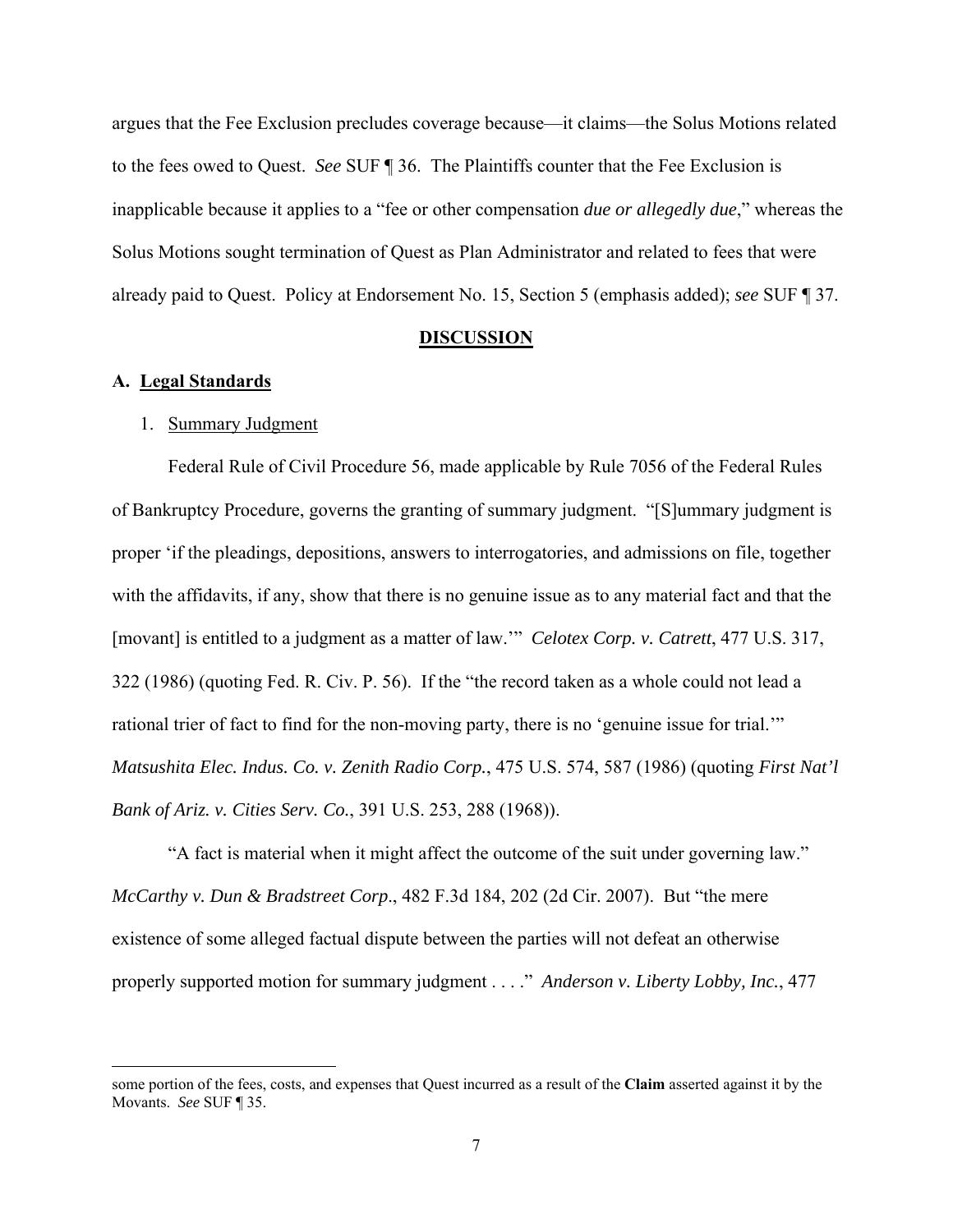U.S. 242, 247–48 (1986). "The Court may also grant some but not all of the relief requested in a summary judgment motion if it finds disputed issues of fact as to some of the issues presented." *In re Residential Capital, LLC*, 533 B.R. 379, 395 (Bankr. S.D.N.Y. 2015) (citing Fed. R. Civ. P. 56(g)).

"The party seeking summary judgment bears the burden of establishing that no genuine issue of material fact exists and that the undisputed facts establish [the movant's] right to judgment as a matter of law." *Rodriguez v. City of New York*, 72 F.3d 1051, 1060–61 (2d Cir. 1995). The showing necessary to satisfy this initial burden depends on which side bears the burden of proof on a particular issue at trial. *See Read Prop. Grp. LLC v. Hamilton Ins. Co.*, 2018 WL 1582291, at \*5 (E.D.N.Y. Mar. 30, 2018). When the movant has the burden of proof at trial, its own submissions in support of the motion must entitle it to judgment as a matter of law. *See Albee Tomato, Inc. v. A.B. Shalom Produce Corp*., 155 F.3d 612, 618 (2d Cir. 1998). When the burden of proof falls on the nonmoving party, it is generally sufficient for the movant to point to a lack of evidence on an essential element of the nonmovant's claim. *See Cordiano v. Metacon Gun Club, Inc.*, 575 F.3d 199, 204 (2d Cir. 2009). To avoid summary judgment, the nonmoving party must then come forward with evidence sufficient to raise a genuine issue of fact for trial. *See id*.

"In deciding whether material factual issues exist, all ambiguities must be resolved and all reasonable inferences must be drawn in favor of the nonmoving party." *In re Ampal-Am. Israel Corp.*, 2015 WL 5176395, at \*10 (Bankr. S.D.N.Y. Sept. 2, 2015) (citing *Matsushita*, 475 U.S. at 587). But "the nonmoving party may not rely on conclusory allegations or unsubstantiated speculation[,]" *Fujitsu Ltd. v. Fed. Express Corp.*, 247 F.3d 423, 428 (2d Cir. 2001), and "only disputes over facts that might affect the outcome of the suit under the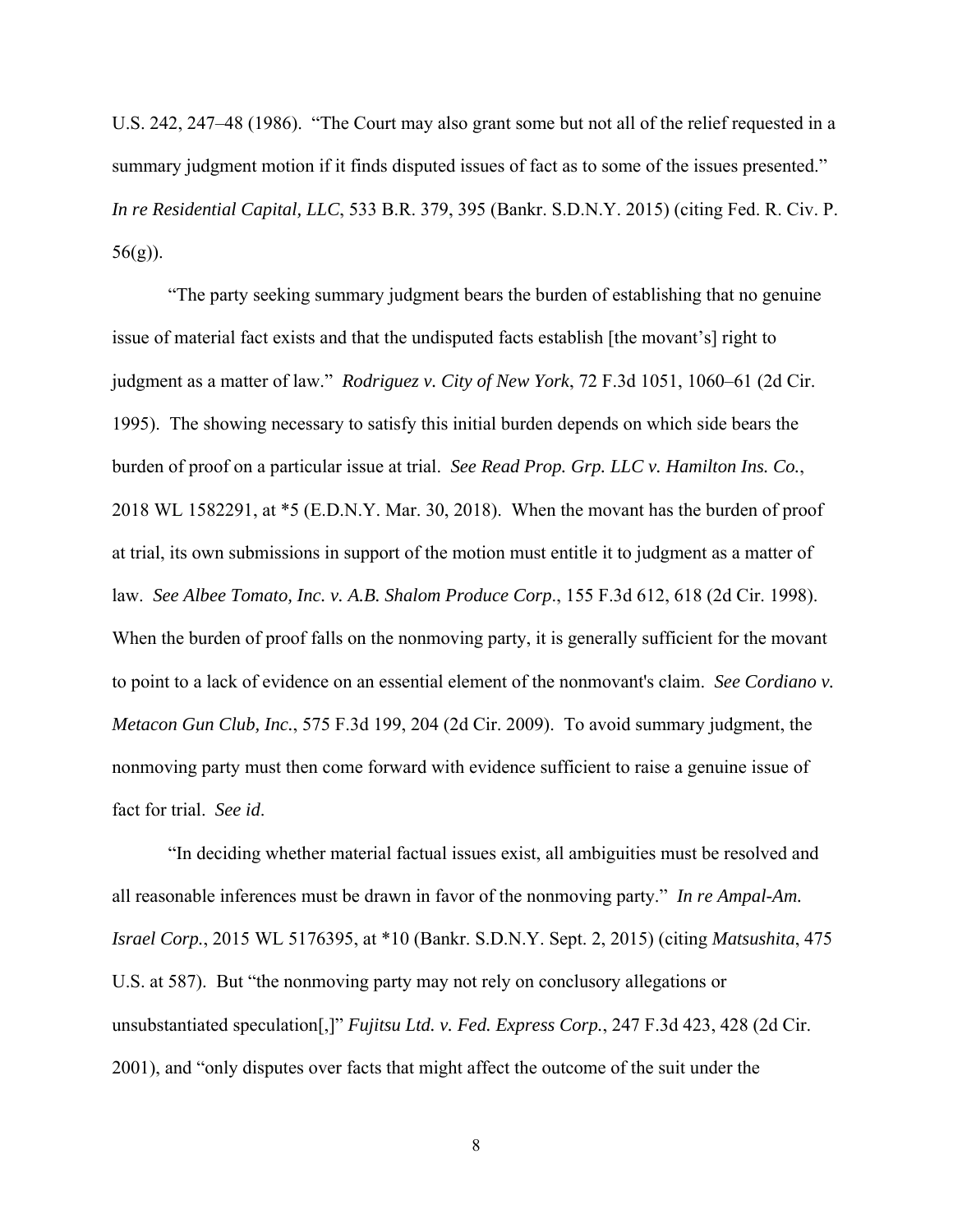governing law will properly preclude the entry of summary judgment." *Anderson*, 477 U.S. at 248.

"When cross motions for summary judgment are made, the standard is the same as that for individual motions." *United Indus. Corp. v. IFTE plc*, 293 F. Supp. 2d 296, 299 (S.D.N.Y. 2003). "The court must consider each motion independently of the other and, when evaluating each, the court must consider the facts in the light most favorable to the non-moving party." *Id.* "Moreover, even when both parties move for summary judgment, asserting the absence of any genuine issues of material fact, a court need not enter judgment for either party." *Morales v. Quintel Entm't, Inc.*, 249 F.3d 115, 121 (2d Cir. 2001). "Rather, each party's motion must be examined on its own merits, and in each case all reasonable inferences must be drawn against the party whose motion is under consideration." *Id.*

#### 2. Choice of Law

The Policy does not identify the law that governs its interpretation and, therefore, the Court must determine which state law to apply. Bankruptcy courts generally apply the choice of law principles of the forum state. *See Bianco v. Erkins (In re Gaston & Snow)*, 243 F.3d 599, 601-02 (2d Cir. 2001) ("[B]ankruptcy courts confronting state law claims that do not implicate federal policy concerns should apply the choice of law rules of the forum state."); *see also Statek Corp. v. Dev. Specialists, Inc. (In re Coudert Bros. LLP)*, 673 F.3d 180, 186-87 (2d Cir. 2012). Thus, the Court looks to the choice of law rules of New York, the forum state in this case.

Under New York law, "the first question to resolve in determining whether to undertake a choice of law analysis is whether there is an actual conflict of laws." *Curley v. AMR Corp.*, 153 F.3d 5, 12 (2d Cir. 1998) (citing *Allstate Ins. Co. v. Stolarz*, 81 N.Y.2d 219, 223 (1993)). An actual conflict will be found to exist where "the applicable law from each jurisdiction [that might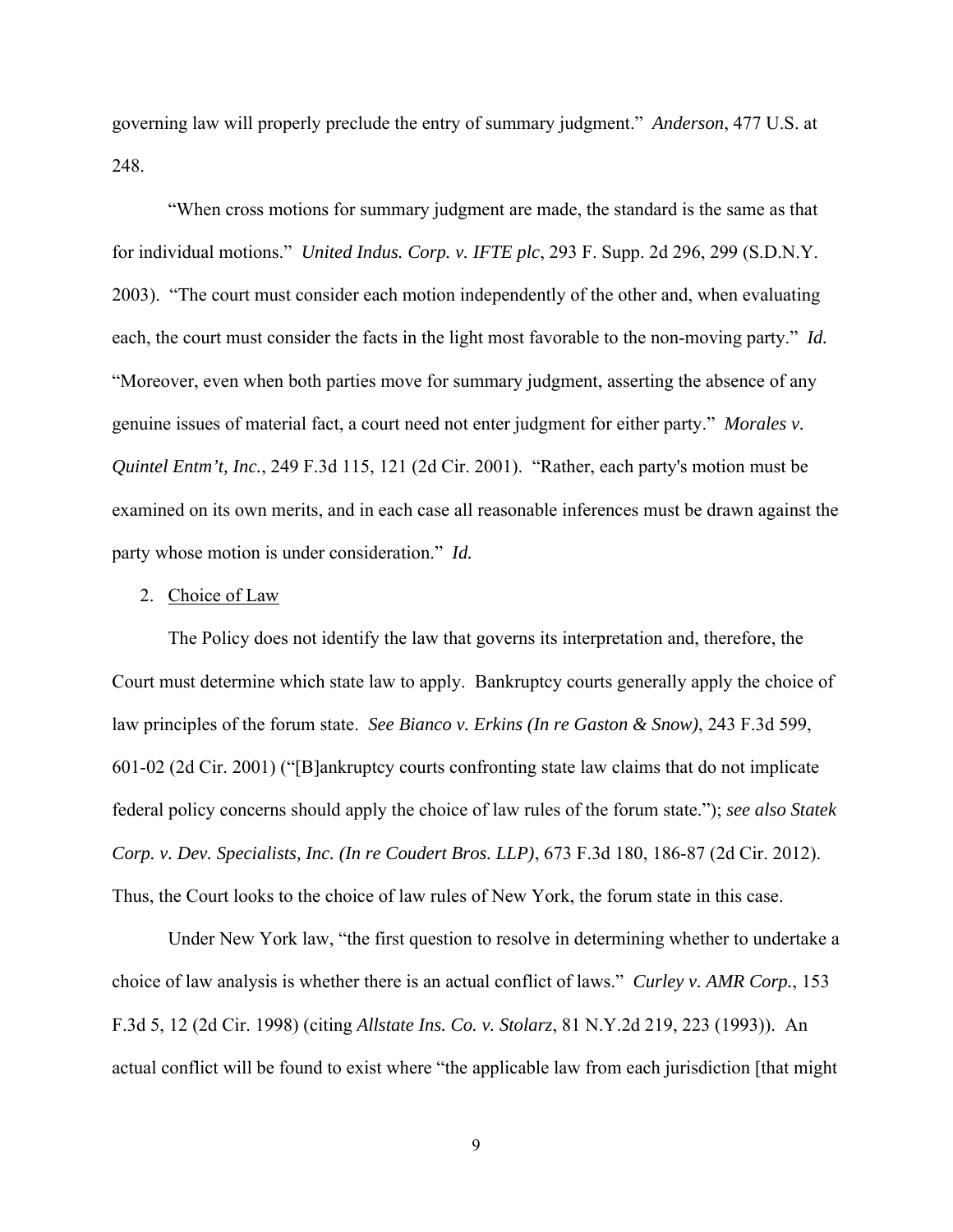apply] provides different substantive rules" that are "relevant to the issue at hand . . . and must have a significant possible effect on the outcome of the trial." *Fin. One Pub. Co. v. Lehman Bros. Special Fin., Inc.*, 414 F.3d 325, 331 (2d Cir. 2005) (internal citations and quotations omitted). If no actual conflict exists, then a choice of law analysis is unnecessary. *See IBM v. Liberty Mut. Ins. Co.*, 363 F.3d 137, 143 (2d Cir. 2004) ("Choice of law does not matter, however, unless the laws of the competing jurisdictions are actually in conflict. . . . In the absence of substantive difference, however, a New York court will dispense with choice of law analysis; and if New York law is among the relevant choices, New York courts are free to apply it."); *Curley*, 153 F.3d at 12; *Excess Ins. Co. v. Factory Mut. Ins. Co.*, 769 N.Y.S.2d 487, 489 (App. Div., 1st Dep't 2003) ("If no conflict exists, then the court should apply the law of the forum state in which the action is being heard."). All parties agree that either the law of Colorado or of New York would apply in these circumstances and that there is no material conflict between the laws of these states.12 *See* Plaintiffs' SJM at 5; U.S. Specialty SJM at 11 n.4. As a choice of law analysis is unnecessary, the Court will look primarily to New York law for this Decision, with references to Colorado law where helpful.

### 3. Insurance Contract Interpretation

Insurance policies are normally construed using the same principles that apply to general contract interpretation. *See Castle Oil Corp. v ACE Am. Ins. Co.*, 26 N.Y.S.3d 783, 786 (App. Div., 2d Dep't 2016) (internal citation omitted); *Am. Family Mut. Ins. Co. v. Hansen*, 375 P.3d 115, 120 (Colo. 2016) ("An insurance contract is subject to the general rules of contract interpretation.") (internal citation omitted). When interpreting an insurance policy, therefore,

<sup>&</sup>lt;sup>12</sup> The Policy, which does not contain a choice of law provision, was issued to Quest  $c/\text{o}$  Adelphia at Adelphia's offices in Colorado and Adelphia's bankruptcy case is pending in New York. *See* Plaintiffs' SJM at 5; U.S. Specialty SJM at 11 n.4.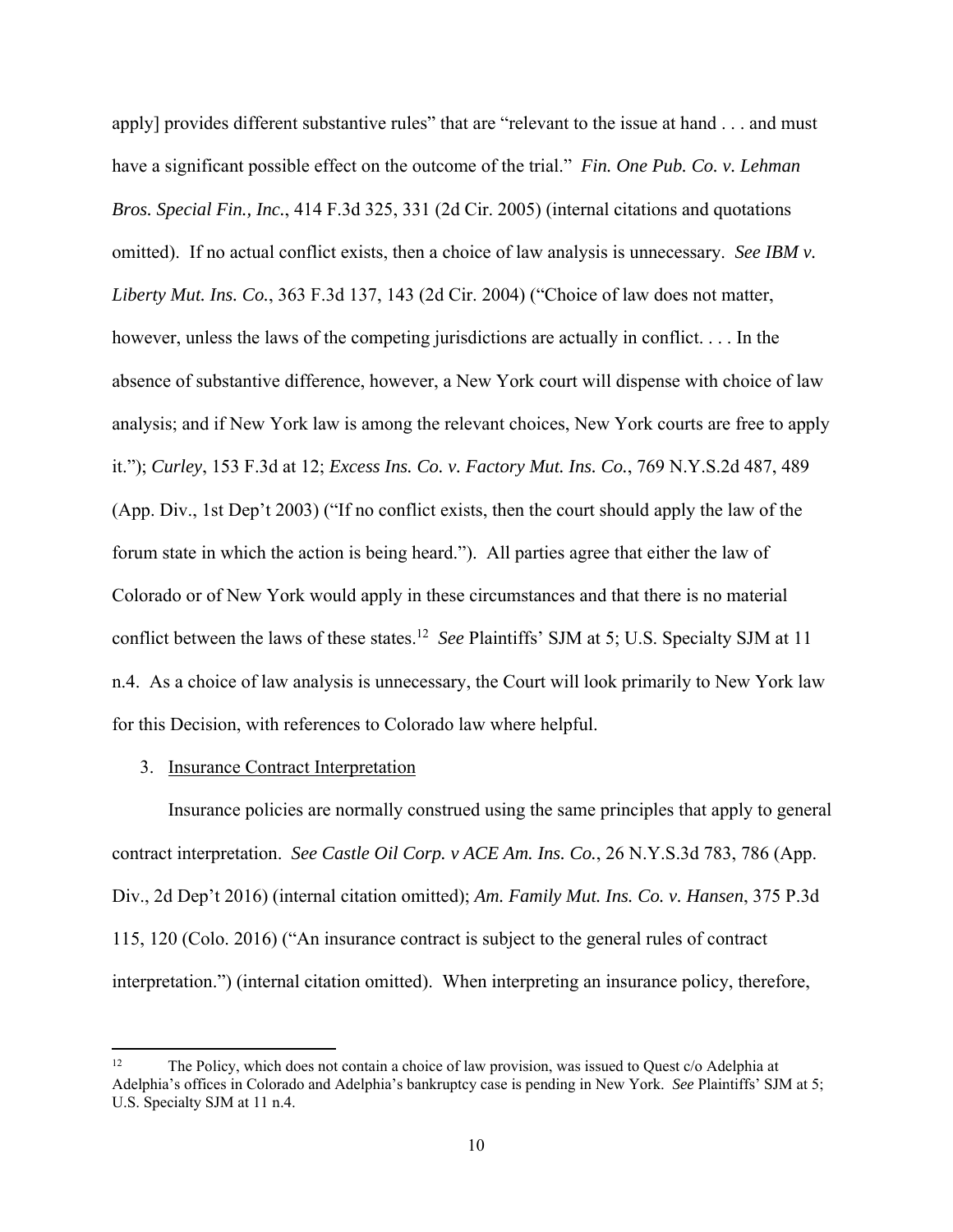"[u]nambiguous provisions must be given their plain and ordinary meaning." *Castle Oil*, 26 N.Y.S.3d at 786 (internal citations omitted); *see also Alexander & Alexander Servs., Inc. v. These Certain Underwriters at Lloyds, London*, 136 F.3d 82, 86 (2d Cir. 1998); *State Farm Mut. Auto. Ins. Co. v. Stein*, 940 P.2d 384, 387 (Colo. 1997) ("[I]n the absence of ambiguity, an insurance policy must be given effect according to the plain and ordinary meaning of its terms.") (internal citation omitted). A policy "should be read as a whole, and every part will be interpreted with reference to the whole; and if possible it will be so interpreted as to give effect to its general purpose." *Ins. Co. of N.Y. v. Cent. Mut. Ins. Co.*, 850 N.Y.S.2d 56, 58 (2008) (internal citation and quotation omitted); *see also Cyprus Amax Minerals Co. v. Lexington Ins. Co.*, 74 P.3d 294, 299 (Colo. 2003) ("Courts should read the provisions of the policy as a whole, rather than reading them in isolation."); *Bohrer v. Church Mut. Ins. Co.*, 965 P.2d 1258, 1262 (Colo. 1998) ("We should avoid disrupting the parties' settled expectations and the purposes for coverage as expressed or implied in the insurance policy."). A "court should not read a contract so as to render any terms, phrase, or provision meaningless or superfluous." *Givati v. Air Techniques, Inc.*, 960 N.Y.S.2d 196, 198 (App. Div., 2d Dep't 2013) (internal citations omitted); *see also Sachs v. Am. Family Mut. Ins. Co.*, 251 P.3d 543, 546 (Colo. App. 2010) ("[W]e construe the policy so that all provisions are harmonious and none is rendered meaningless.").

Additionally, "the court 'may not write into a contract conditions the parties did not insert by adding or excising terms under the guise of construction, nor may it construe the language in such a way as would distort the contract's apparent meaning.'" *Georgitsi Realty, LLC v. Penn-Star Ins. Co.*, 702 F.3d 152, 155 (2d Cir. 2012) (quoting *In re Matco-Norca, Inc.*, 802 N.Y.S.2d 707, 709 (App. Div., 2d Dep't 2005)); *see also Cyprus Amax Minerals*, 74 P.3d at 299 ("In undertaking the interpretation of an insurance contract, courts should be wary of rewriting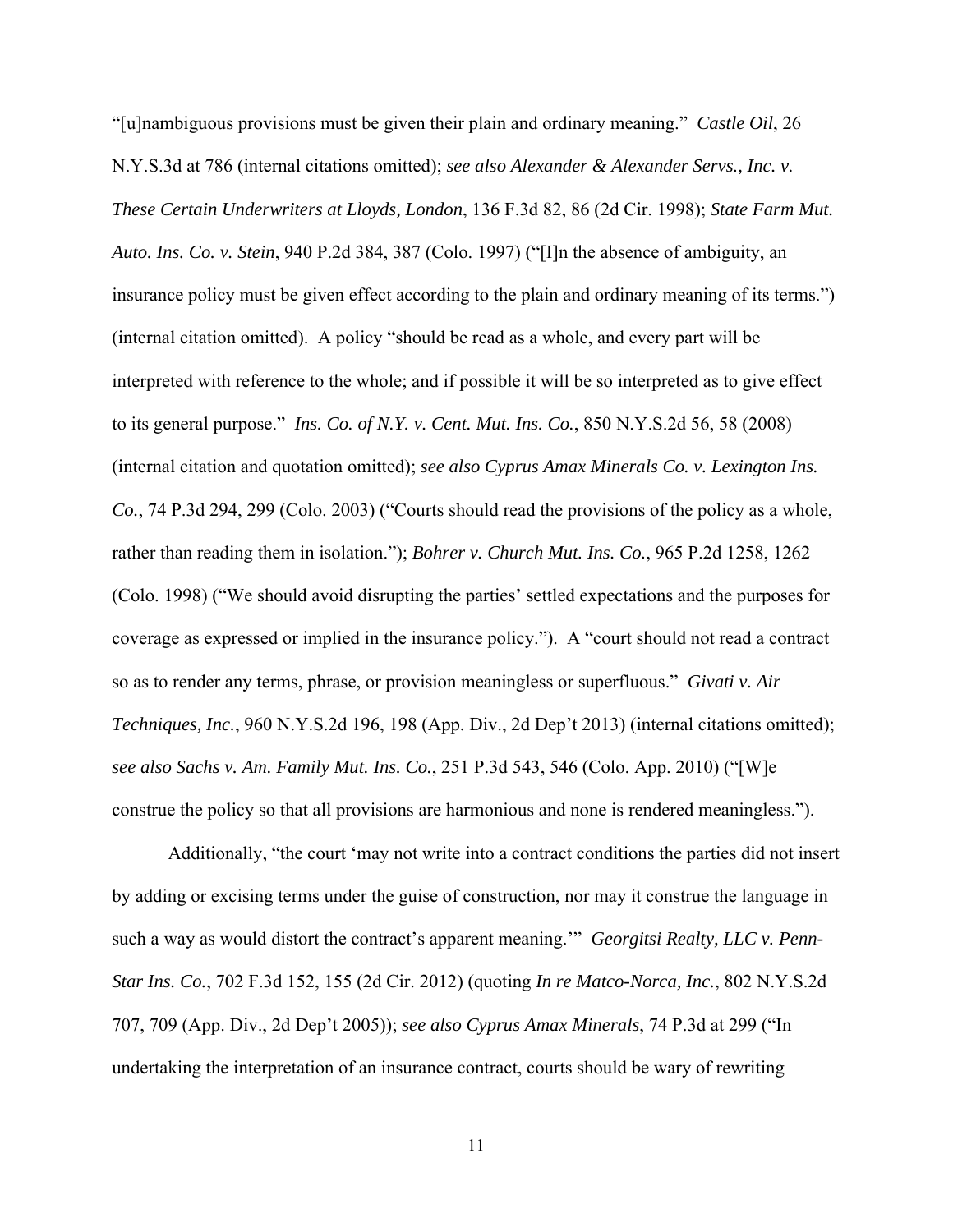provisions, and should give the words contained in the contract their plain and ordinary meaning, unless contrary intent is evidenced in the policy . . . Courts may neither add provisions to extend coverage beyond that contracted for, nor delete them to limit coverage.") (internal citations and quotations omitted).

The language of the insuring provisions in an insurance policy generally "should be broadly interpreted, with any doubts as to coverage resolved in favor of the insured." *Berman v. Gen. Accident Ins. Co. of Am.*, 671 N.Y.S.2d 619, 623 (Sup. Ct., N.Y. Cty. 1998); *see also Farmers All. Mut. Ins. Co. v. Ho*, 68 P.3d 546, 550 (Colo. App. 2002) ("Coverage provisions in an insurance contract are to be liberally construed in favor of the insured to provide the broadest possible coverage. . . . Thus, when an insurer seeks to restrict coverage, the limitation must be clearly expressed. . . . In the absence of such a clear expression of limitation, or if the policy provisions are inconsistent or ambiguous, the insurance contract must be construed in favor of coverage and against limitations.") (internal citations and quotations omitted).

Not surprisingly then, any "[e]xclusions to coverage must be strictly construed and read narrowly, with any ambiguity construed against the insurer." *Lancer Indem. Co. v. JKH Realty Grp.*, LLC, 7 N.Y.S.3d 492, 494 (App. Div., 2d Dep't 2015) (internal citations omitted); *see also Frontier Insulation Contractors v. Merchs. Mut. Ins. Co.*, 91 N.Y.2d 169, 175 (1997) ("To be relieved of its duty to defend on the basis of a policy exclusion, the insurer bears the heavy burden of demonstrating that the allegations of the complaint cast the pleadings wholly within that exclusion, that the exclusion is subject to no other reasonable interpretation, and that there is no possible factual or legal basis upon which the insurer may eventually be held obligated to indemnify the insured under any policy provision."); *O'Connor v. Proprietors Ins. Co.*, 696 P.2d 282, 284 (Colo. 1985) ("[E]xclusions in an insurance policy must be strictly construed against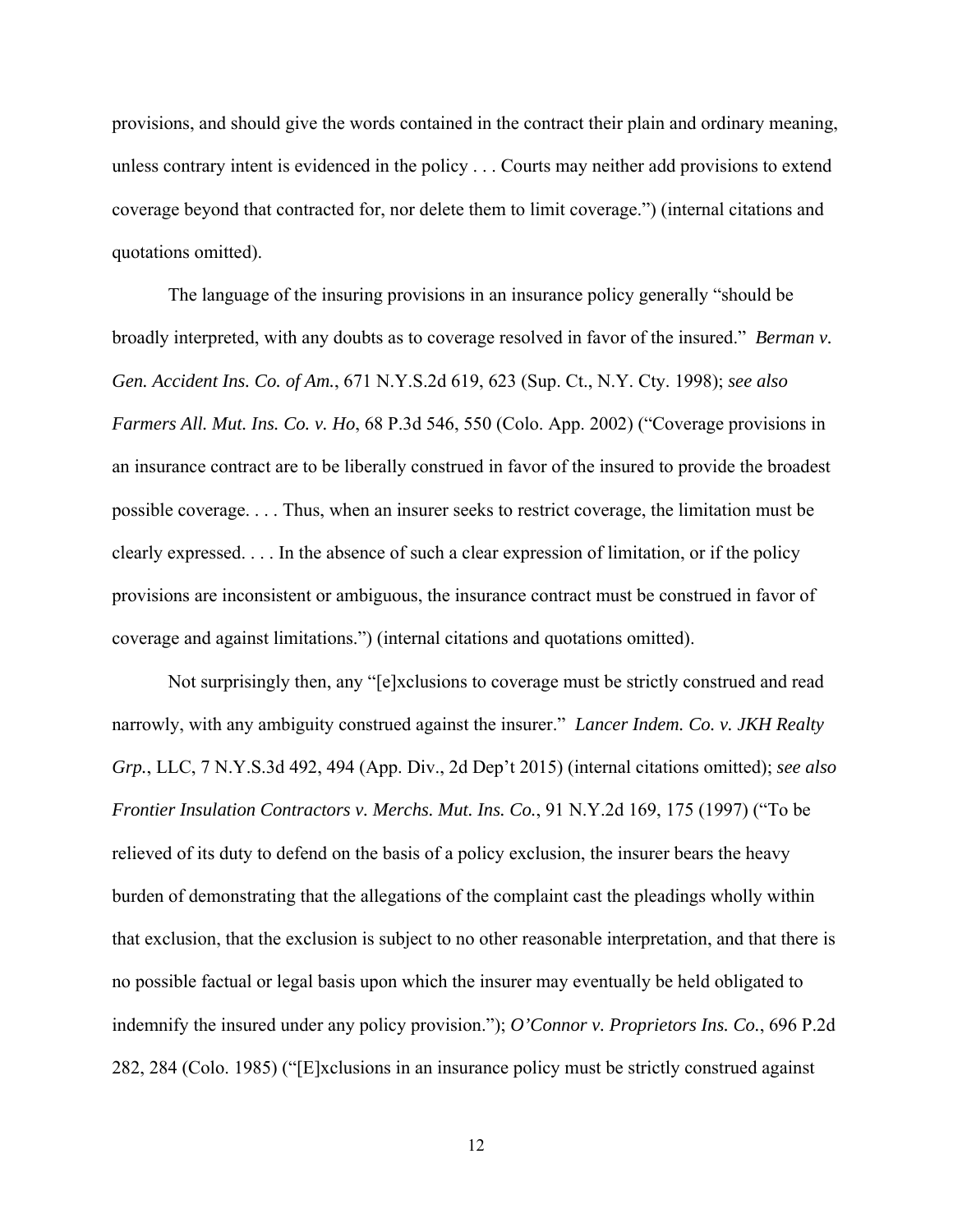the insurer, and a forfeiture of coverage based on technical violations is a result not favored in the law.") (internal citations omitted); *Colo. Intergovernmental Risk Sharing Agency v. Northfield Ins. Co*., 207 P.3d 839, 842 (Colo. App. 2008) ("[T]he insurer bears the burden of proving that a particular loss falls within an exclusion in the contract.").

Thus, "[t]o negate coverage by virtue of an exclusion, an insurer must establish that the exclusion is stated in clear and unmistakable language, is subject to no other reasonable interpretation, and applies in the particular case." *Lancer Indem.*, 7 N.Y.S.3d at 494 (internal citations and quotations omitted); *see also Nicholls v. Zurich Am. Ins. Group*, 244 F. Supp.2d 1144, 1156 (D. Colo. 2003); *Cragg v. Allstate Indem. Corp.*, 17 N.Y.3d 118, 122 (2011); *Renfandt v. N.Y. Life Ins. Co.*, 419 P.3d 576, 580 (Colo. 2018) ("[W]hen seeking to avoid coverage based on a policy exclusion, the insurer must establish that the exclusion applies in the case, and that the exclusion is not subject to any other reasonable interpretation.") (internal citation omitted). Exclusions or exceptions from coverage "are not to be extended by interpretation or implication, but are to be accorded a strict and narrow construction." *Pioneer Tower Owners Ass'n v. State Farm Fire & Cas. Co.*, 12 N.Y.3d 302, 307 (2009) (internal citations and quotations omitted); *see also J & S Enters., Inc. v. Cont'l Cas. Co.*, 825 P.2d 1020, 1023 (Colo. App. 1991) ("[I]f exclusions are inserted in order to limit the general liability insurance coverage, such exclusions are to be strictly construed against the insurer . . . . Only if exclusions, when viewed as a whole, unambiguously and unequivocally negate coverage are they interpreted in the insurer's favor.") (internal citations omitted).

### **B. Defendant's Arguments Regarding Interpretation of Insurance Exclusions**

As a threshold matter, the Defendant asserts that the normal rules regarding the interpretation of insurance exclusions should be altered. The Defendant notes that the Fee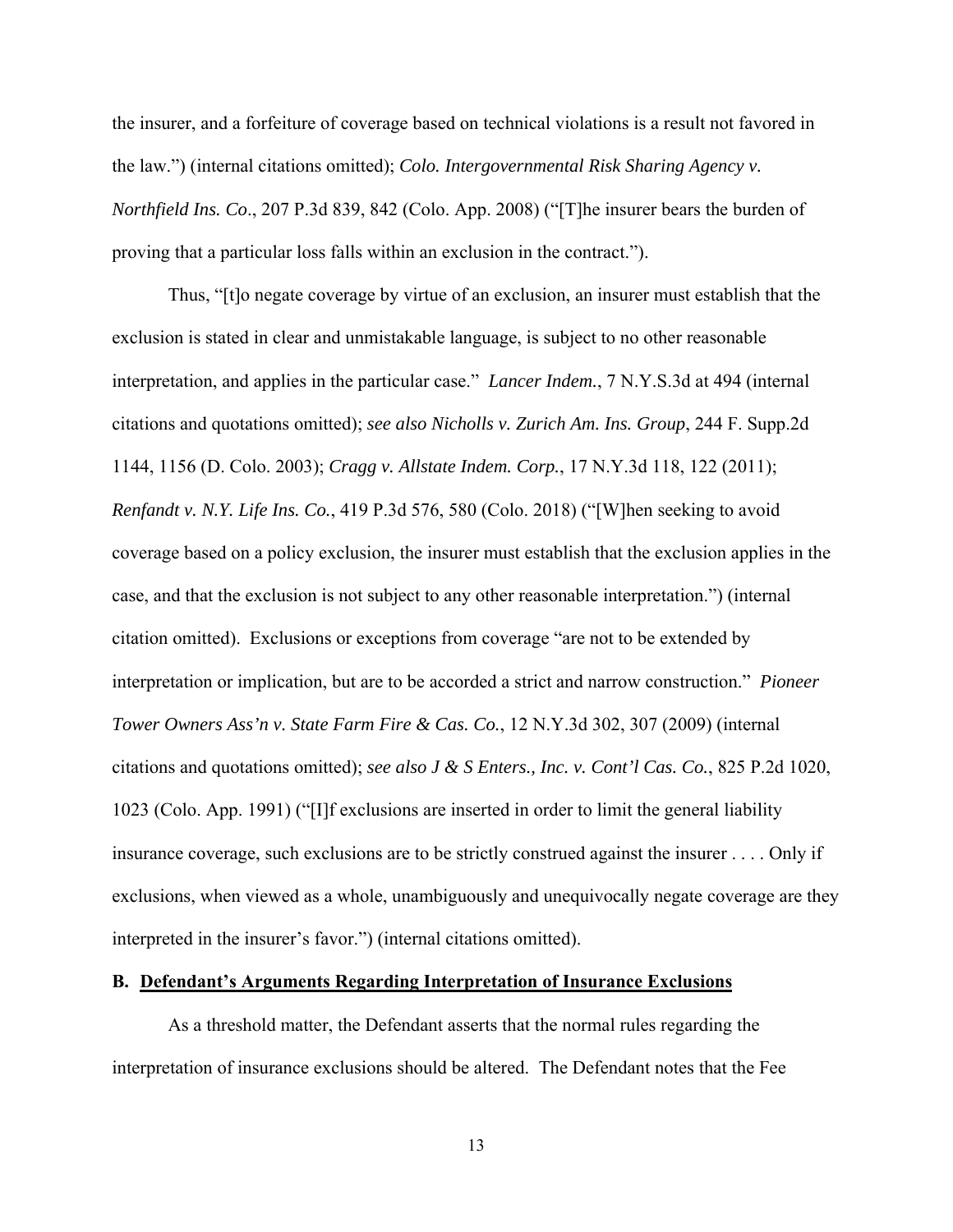Exclusion was added to the Policy under Endorsement No. 15 and contending that it was the result of negotiations between U.S. Specialty and Quest's insurance broker. *See* U.S. Specialty SJM at 12. The Defendant argues that the Fee Exclusion should therefore "be given greater weight than other provisions that appear in the basic policy form." *Id*. But the Court disagrees. There is no evidence in the record that the Fee Exclusion itself was requested or co-drafted by the Plaintiffs' insurance broker. The Defendant cites to three email exchanges between U.S. Specialty and Willis—the Plaintiffs' insurance broker— but none of these emails reference the Fee Exclusion. *See* Exhibits C, D and E to SUF. Rather, they appear to contain initial drafts provided by Nancy Middelear, U.S. Specialty's underwriting attorney, as well as inquiries by Ms. Middelear regarding policy inceptions dates and identities of insured persons and organizations, along with responses to those inquiries by Willis. *Id.* Standing alone, these emails do not provide a basis for upending the normal rules for interpretation of the Fee Exclusion here.

Nor does the legal authority cited by the Defendant support its position on this issue. The Defendant cites to the Restatement of Contracts which states that "[i]n the interpretation of a promise or agreement or a term thereof, the following standards of preference are generally applicable . . . (d) separately negotiated or added terms are given greater weight than standardized terms or other terms not separately negotiated." Restatement (Second) Contracts § 203(d). The Defendant also cites to *Moshiko, Inc. v. Seiger & Smith, Inc.*, 529 N.Y.S.2d 284, 288-89 (App. Div., 1st Dep't 1988), arguing that the case enforced policy language as written where requested by the broker on the insured's behalf. But once again, the Court lacks evidence of the Fee Exclusion being separately requested or negotiated. Moreover, *Moshiko* did not give "greater weight" to a policy exclusion or set out a new rule of insurance contract interpretation.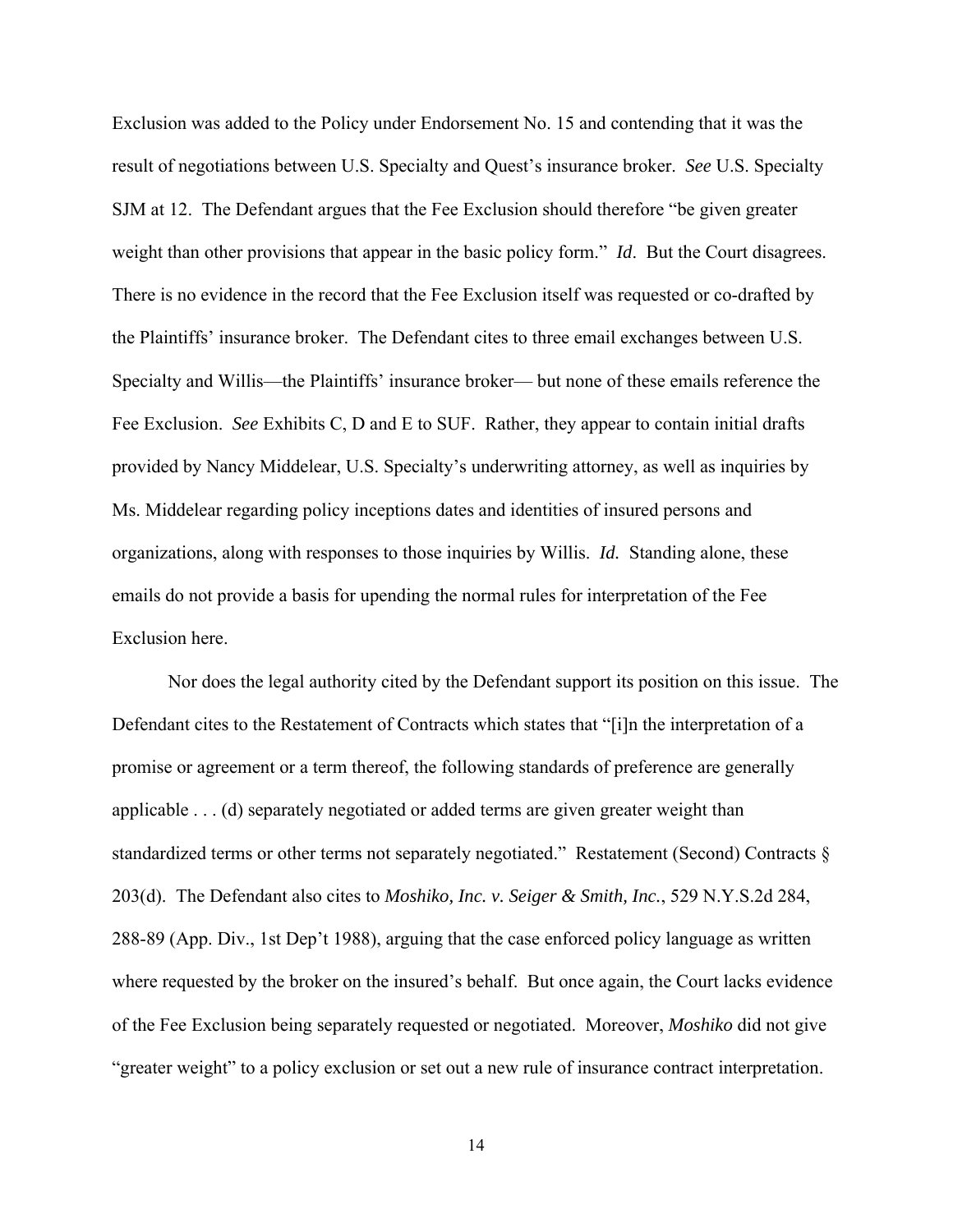Rather, the appellate court in *Moshiko* found that the trial court below had rewritten the terms of the policy; the appellate court instead applied the language of the policy as written, which the court found was "clear on its face." *Id.* at 287. In any event, the Court's job here is to interpret the language of the Fee Exclusion itself given that all parties agree that the Policy otherwise provides coverage. And as explained below, the Court concludes that the plain language of the Fee Exclusion does not apply here, meaning that the result would be the same regardless of whether the Fee Exclusion is given greater weight or regardless of which party has the burden of proof.

The Defendant also seeks to distinguish certain of the cases cited by the Plaintiffs to support the burden being placed on the insurer to establish the applicability of a policy exclusion. *See Def.'s Mem. Of Law in Opp. to Pls.' Mot. for Summ. J.* at 4-5 [ECF No. 28] ("U.S. Specialty Opposition"). Specifically, the Defendant argues that the coverage in the cases cited by the Plaintiffs relate to an insurers duty to defend, whereas the Policy at issue here is different because it does not involve a duty to defend but rather a reimbursement of covered defense costs. *See id.* (citing Policy at Conditions (D)(1), (2); *Apt. Inv. & Mgmt. Co. v. Nutmeg Ins. Co.*, 593 F.2d 1188 (10th Cir. 2010); *Frontier Insulation Contrs. v. Merchants Mut. Ins. Co.*, 91, N.Y.2d 169) (1997)). The Defendant argues that coverage obligations under a duty to defend policy are more expansive than under a duty to reimburse under an indemnification clause, and therefore the heightened burden cited by the Plaintiffs is inapplicable here where the only question is whether a claim is actually covered.

But New York case law does not appear to differentiate between duty to defend and duty to reimburse cases when addressing the standard for reviewing policy exclusions. *See, e.g., Millenium Partners*, *L.P. v. Select Ins. Co.,* 882 N.Y.S.2d 849, 853 (Sup. Ct. N.Y. Cty. 2009)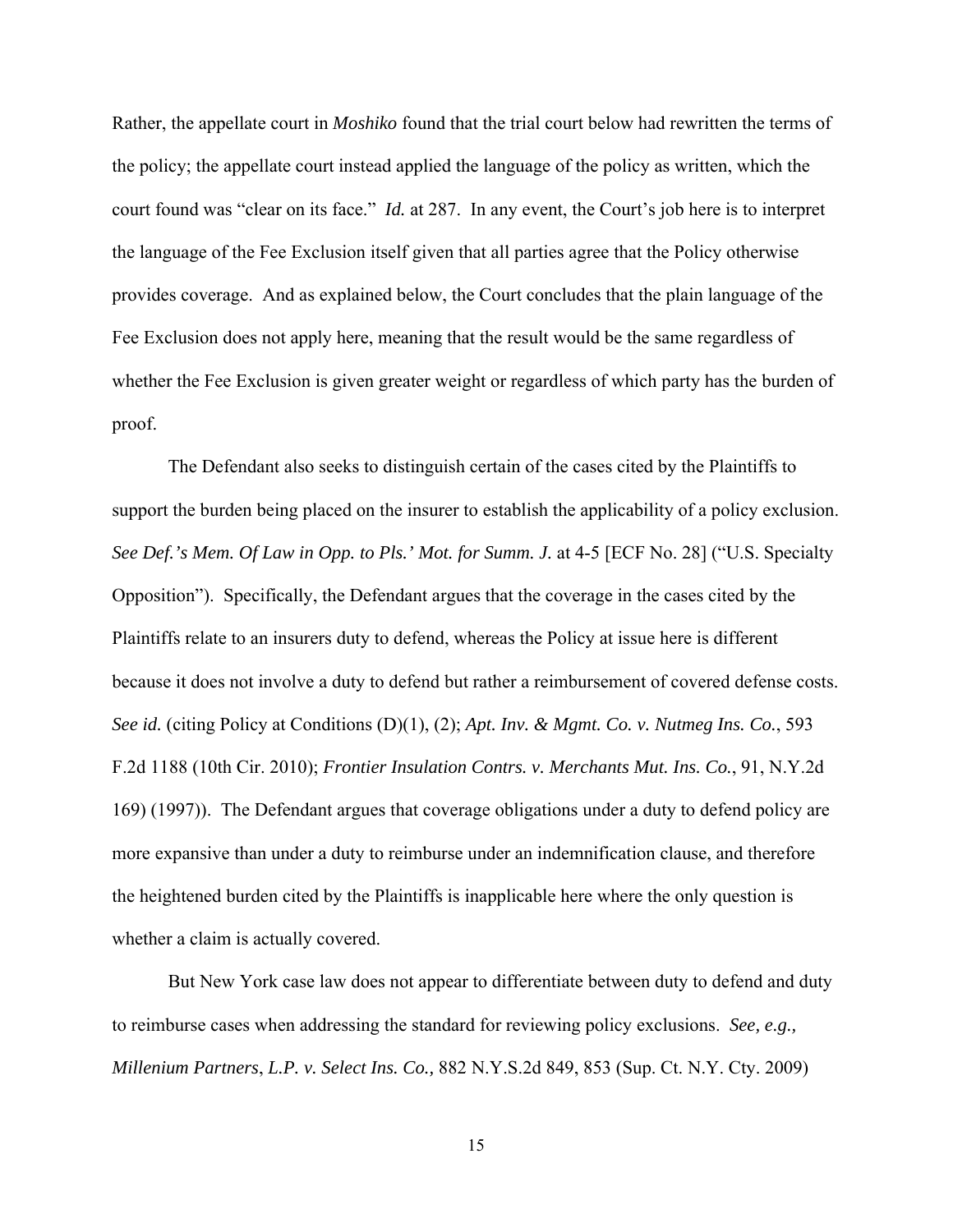(discussing exclusion standard in case involving reimbursement of defense costs). The cases cited by the Defendant in support of its argument do not address where the burden lies when interpreting an insurance policy exclusion; these cases instead concern the showing necessary to trigger a duty to reimburse defense costs. *See Petroterminal de Panama, S.A. v. Houston Cas. Co.*, 114 F. Supp. 3d 152, 158 (S.D.N.Y. 2015) ("[U]nder policies containing a duty to reimburse defense costs but not a duty to defend, the Insurers have a duty to reimburse defense costs for claims that are established to be covered through judgment and settlement, and not for claims only potentially falling within the policy's coverage.") (internal citations and quotations omitted); *Farmington Cas. Co. v. United Educators Ins. Risk Retention Grp., Inc.*, 117 F. Supp. 2d 1022, 1027 (D. Colo. 1999). But the question of whether a duty to reimburse defense costs has been triggered is not at issue in this case. The parties do not dispute whether coverage exists for such defense costs under the insuring clause of the Policy; the Defendant itself acknowledges that "[t]he sole issue to be decided on these cross motions is whether the Fee Exclusion bars coverage for [the claim]." U.S. Specialty SJM at 12; *see supra* note 12.13

.

But there are several problems with the Defendant's reliance on *Beazley*. First, this quoted language is dicta, as the court's decision in *Beazley* turned on the meaning of the terms "customer" or "client," which the Court determined by reference to federal securities law.

<sup>13</sup> The Defendant also cites to *Beazley Ins. Co, Inc. v. ACE Am. Ins. Co.*, 197 F. Supp. 3d 616 (S.D.N.Y. 2016), which states that the burden on the insurer to establish the applicability of a policy exclusion is

merely a specific, heightened application of *contra proferentem*, the principle by which ambiguities in an insurance contract are construed against the insurer. . . . And *contra proferentem* does not come into play unless this court first determines that the contract is, in fact, ambiguous. . .

*Id*. at 623 (citing *Sea Ins. Co. v. Westchester Fire Ins. Co.*, 51 F.3d 22, 26 n.4 (2d Cir. 1995); *Hugo Boss Fashions, Inc. v. Fed. Ins. Co.*, 252 F.3d 608, 616 (2d Cir. 2001)).

Second, the Defendant neglects language in the same paragraph of *Beazley* that undercuts its argument. That language states, in no uncertain terms, that "[u]nder well-settled New York law, 'whenever an insurer wishes to exclude certain coverage from its policy obligations, it must do so in clear and unmistakable language.'" *Id.* (citing *Pioneer Tower Owners Ass'n v. State Farm Fire & Cas. Co.*, 12 N.Y.3d 302, 307 (2009)).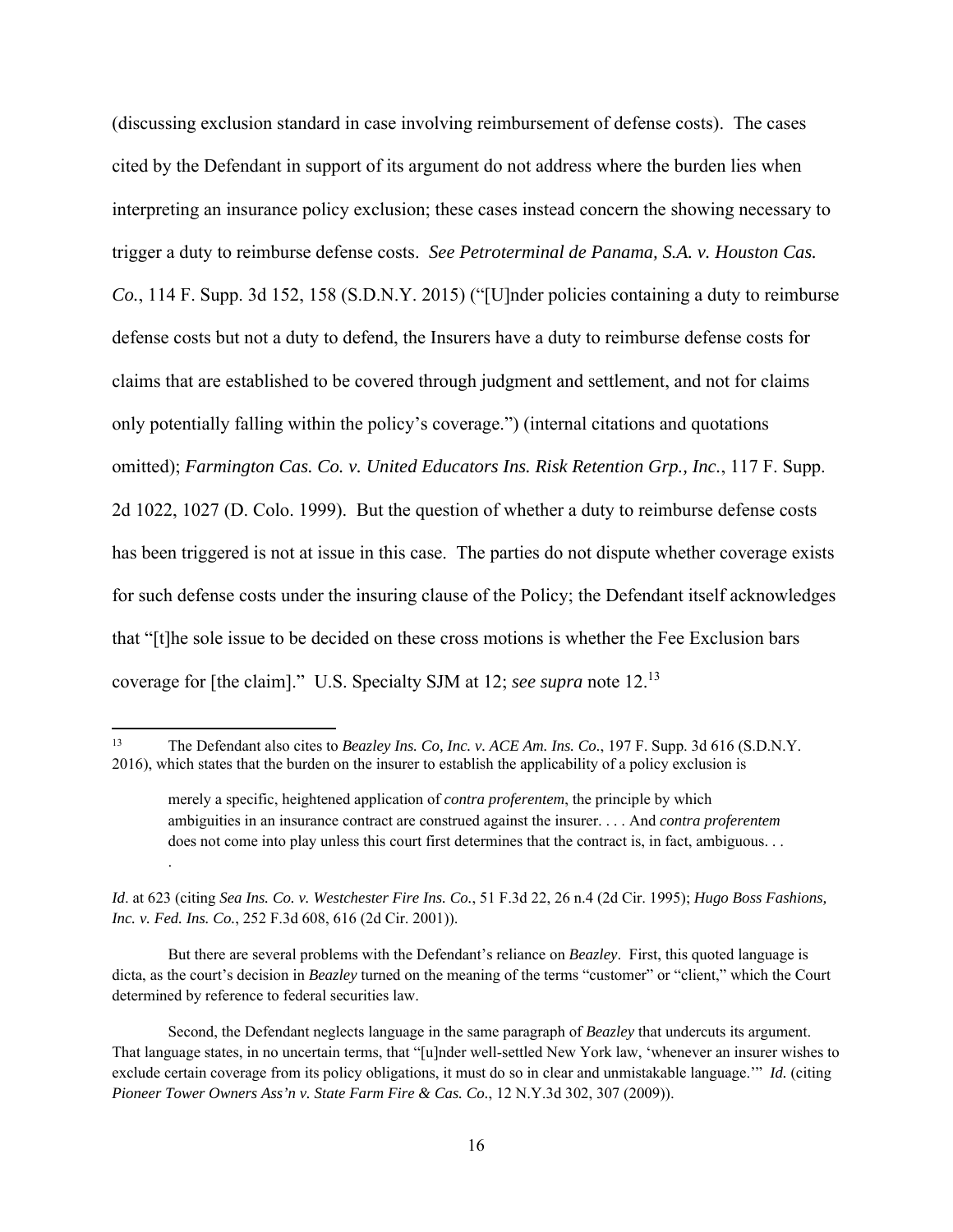## **C. The Applicability of the Fee Exclusion**

Turning to the meaning of the Fee Exclusion itself, the Plaintiffs assert that the Defendant has not met its burden to establish that the Fee Exclusion bars coverage of the defense fees, costs and expenses incurred by the Plaintiffs in defending against the Solus Motions. The Court agrees.

The language of the Fee Exclusion provides in relevant part:

[t]he Insurer will not be liable to make any payment of **Loss** in connection with a **Claim** arising out of, based upon or attributable to any fee or other compensation *due or allegedly due in return for any service provided* pursuant to the [Plan Administrator Agreement].

Policy at Endorsement No. 15, Section 5 (emphasis added). The Plaintiffs correctly note that the clause "due or allegedly due for . . . services provided" adds a temporal limitation to the Fee Exclusion, such that the Fee Exclusion applies only to unpaid claims for fees "due or allegedly due" to Quest for services "provided" by Quest under the Plan Administrator Agreement. The Solus Motions here sought removal of Quest as Plan Administrator for cause and based on

Third, *Beazley* cites to *Westchester Fire* and *Hugo Boss*, *see id.,* and neither of these cases stands for the proposition that an insurer does not have the burden of establishing that an exclusion applies. Quite the opposite. The Second Circuit explicitly stated in *Westchester Fire* that "an *insurer* must establish that [an] exclusion is stated in clear and unmistakable language, is subject to no other reasonable interpretation, and applies in the particular case." *Westchester Fire*, 51 F.3d at 26 (emphasis added) (internal citations and quotations omitted). It further explained:

We cannot accept the district court's conclusion that the *contra proferentem* principle, which provides that where there is ambiguity as to the existence of coverage, doubt must be resolved in favor of the insured and against the insurer, . . . does not apply because this dispute lies between two insurers. . . . The district court's conclusion that *contra proferentem* does not apply is at odds with its conclusion (with which we agree) that the *Seaboard Surety* test applies. The *Seaboard Surety* rule, construing exclusions against the insurer unless they are stated in 'clear and unmistakable' language, is merely a specific, heightened application of *contra proferentem*. . . . No authorities cited by the parties convince us that the New York Court of Appeals would find the *Seaboard Surety* rule inapplicable to this dispute over construction of a homeowner's policy.

*Westchester Fire*, 51 F.3d at 26 n.4. *Hugo Boss* simply examines whether a phrase within the language of a policy exclusion is ambiguous and notes that, if it is, *contra proferentem* applies. *Hugo Boss*, 252 F.3d at 616-17. In sum, neither *Westchester Fire* nor *Hugo Boss* supports the notion that the burden of establishing the exclusion here should not be on the insurer invoking the exclusion.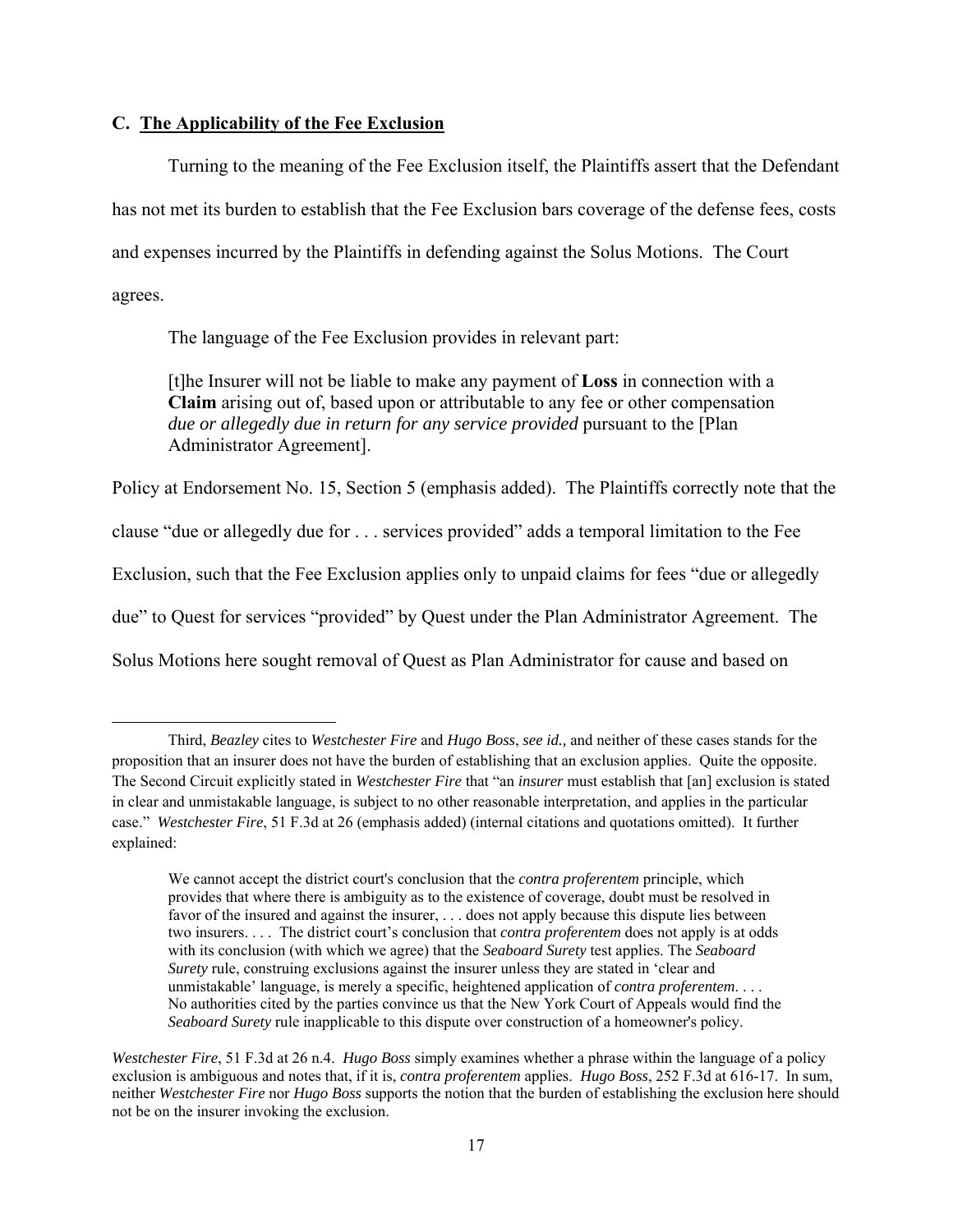compensation *previously* paid to Quest, not compensation "due or allegedly due" for services provided under the Plan Administrator Agreement.

 The Plaintiffs' interpretation is supported by *Chubb Custom Ins. Co. v. Grange Mut. Cas. Co.*, 2011 U.S. Dist. LEXIS 111583 (S.D. Ohio 2011), which also examined a policy exclusion that contained the same phrase "due or allegedly due." That policy provided for the insurer Chubb to indemnify Grange for losses that arose from Grange's performance as an insurance company conducting claims handling and adjusting. *See id*. That policy contained a benefits due exclusion that excluded coverage

for any amounts which constitute benefits, coverage or amounts due or allegedly due, including any amount which constitutes interest thereon, from the Insureds as:

i. an insurer or reinsurer under any policy or contract or treaty of insurance, reinsurance, suretyship, annuity or endowment; or

ii. an administrator under any employee welfare benefit plan[.]

*Id.* at \*8. Grange sought coverage under the policy for settlement payments, defense fees, and expenses it incurred in two class action lawsuits where Grange allegedly had paid its insureds less than they were entitled to recover on their claims. *See id.* at \*10-\*12. Chubb argued that coverage for these settlement amounts and defense fees was precluded by the benefits due exclusion.

The court in *Grange Mutual* held that the exclusion did not preclude coverage. It noted that under the language of the exclusion, "the amounts sought must be 'due or allegedly due' for the exclusion to apply." *Id.* at \*31. In examining the meaning of the phrase "due or allegedly due", the court referred to Black's Law Dictionary which defined "due" in part as "owing or payable; constituting a debt" and provided the following example of the word's usage: "the tax refund is due from the IRS." *Id.* at \*31 (quoting Black's Law Dictionary 9th Ed. 2009)).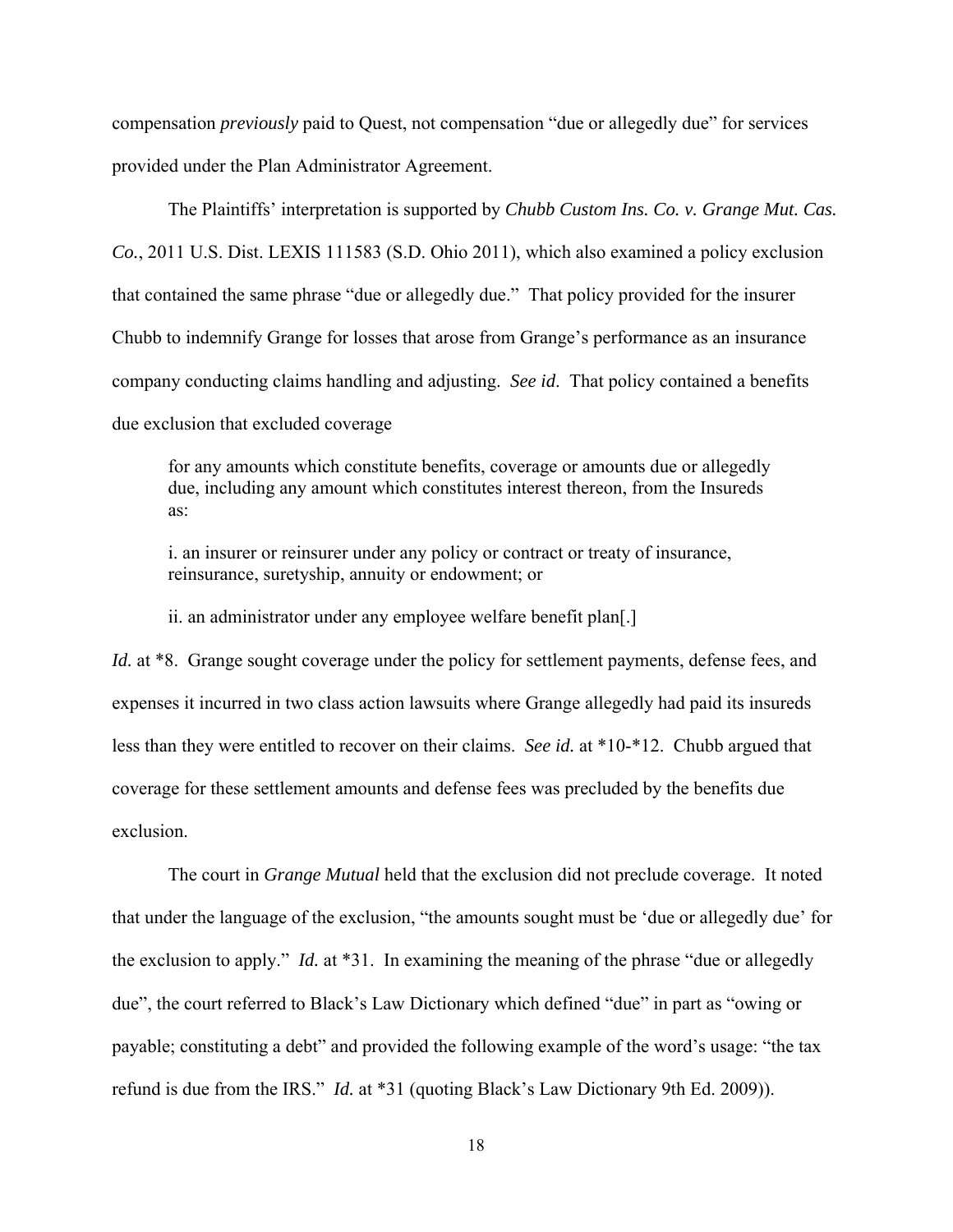Black's Law in turn defined the word "debt" in part as a "[I]iability on a claim; a specific sum of money due by agreement or otherwise[.]" *Id*; *accord Emplrs. Mut. Cas. Co. v. Brant Lake*  Sanitary Dist., 2019 U.S. Dist. LEXIS 22549, at \*17 (D. S.D. Feb. 12, 2019) (looking to Black's Law Dictionary for interpretation of the word "due" in policy exclusion, with Black's Law stating that "[t]he word 'due' means '[o]wing or payable,' while the word 'owing' simply means 'yet to be paid.'") (quoting Black's Law Dictionary, 10th ed. 2014).

 The court in *Grange Mutual* ultimately held that Chubb had "not demonstrated that the plaintiffs in the [class actions against Grange] were seeking 'any amounts which constitute benefits, coverage or amounts due or allegedly due' from Grange as their insurer." *Id.* at \*35. In reaching this conclusion, the court noted that "the settlement class members had already settled their . . . claims with Grange, and therefore no amounts were 'due' or 'allegedly due.'" *Id.* at \*34-\*35.

 Similar to the circumstances in *Grange Mutual*, the plain language of the Fee Exclusion here applies to fees or other compensation "*due or allegedly due* in return for any service provided." Policy at Endorsement No. 15, Section 5 (emphasis added). Reading the language of the Fee Exclusion strictly and narrowly, as required by applicable case law, the Court agrees with the Plaintiffs that the Fee Exclusion imposes a temporal limitation. Like *Grange Mutual*, the allegations in the Solus Motions did not involve fees or compensation "owing or payable" to Quest. Indeed, the primary focus of the Solus Motions—and the hearings on those motions was the request for removal of Quest as Plan Administrator for cause. Fees or compensation arrangements were addressed by the Solus Motions primarily in connection with the request to remove Quest. As a secondary matter, the discussion of fees in the Solus Motions did not relate to fees owed but rather to fees that had already been paid to Quest or Quest's request for a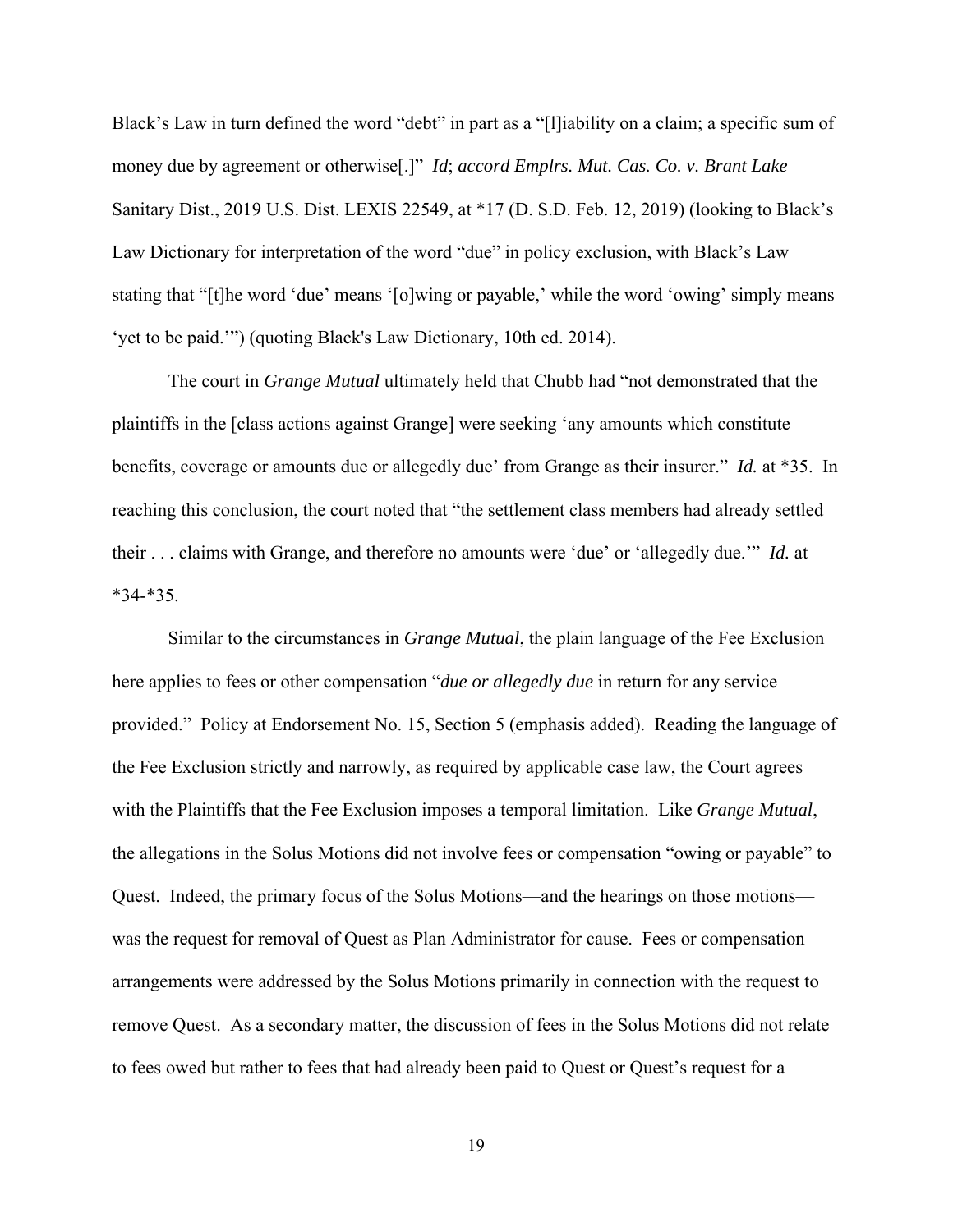possible future fee arrangement for work not yet performed. *See, e.g.,* Amended Motion at 1, 3, 11-13 (seeking removal of Quest as Plan Administrator for cause, including Quest having previously overpaid itself in breach of the Plan Administrator Agreement and Quest having demanded supplemental compensation in order to monetize estate tax credit); Original Motion at 1-4 (objecting to reasonableness of Plan Administrator's new fee arrangement, specifically to fees to be earned in the event that Adelphia enters into a transaction for the sale of its net operating losses and noting that "[t]o the best of Solus' knowledge, no NOL Transaction is even reasonably in prospect"); Original Motion at 1, 5-6, 15 (requesting accounting of fees paid and hours expended by Quest to determine whether Quest previously received compensation in violation of the Plan Administrator Agreement and stating that any excess compensation should be repaid to the estates); *see also* Amended Motion at 14-15 (seeking appointment of successor to Quest and that such successor act as a quasi-examiner to examine, among other things, whether Quest should be required to return prior fee payments to the estate). None of these fall within the Fee Exclusion.

The Defendant argues that a present dispute regarding fees existed, specifically whether Quest was entitled to receive additional fees to monetize estate assets. *See* U.S. Specialty SJM at 18-19. But it is clear that the allegations were based on future work that Quest might perform and were not related to fees "due or allegedly due *in return for any service provided*." Policy at Endorsement No. 15, Section 5 (emphasis added); *see* Amended Motion at ¶¶ 4, 32 (noting that Quest requested additional fees to monetize a tax refund). No services had been provided with respect to the monetization of those assets and as a result, no fees could have been due or allegedly due for those future services.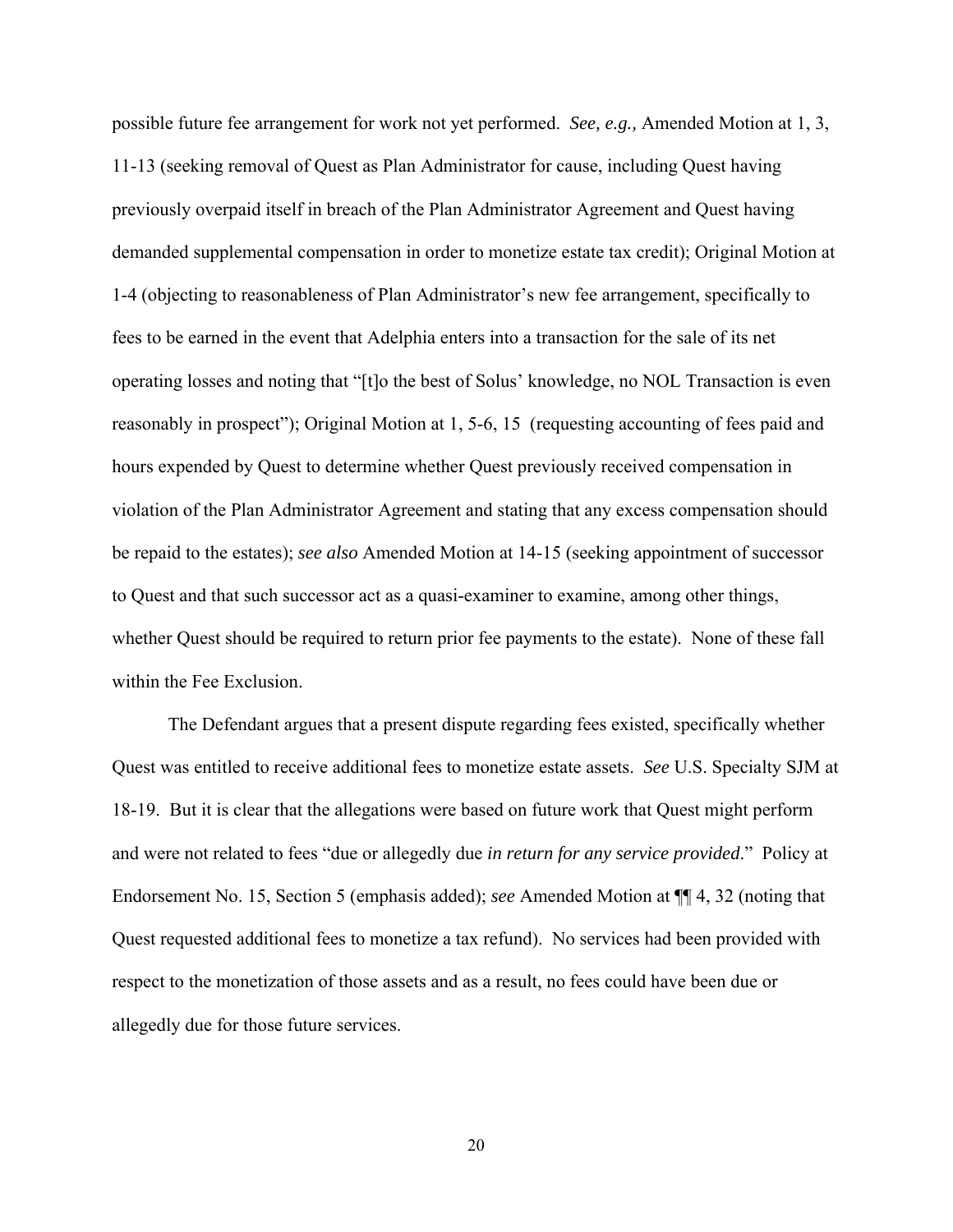In its argument, the Defendant focuses on the lead-in phrase "arising out of, based upon or attributable to" that precedes the limiting language of "due or allegedly due" in the Fee Exclusion. Quoted in full, the relevant language provides:

[t]he Insurer will not be liable to make any payment of **Loss** in connection with a **Claim** *arising out of, based upon or attributable t*o any fee or other compensation due or allegedly due in return for any service provided pursuant to the [Plan Administrator Agreement].

Policy at Endorsement No. 15, Section 5 (emphasis added). The Defendant contends that this language requires a broad application of the Fee Exclusion, arguing that that the phrase "arising out of" in the insurance context is "ordinarily understood to mean originating from, incident to, or having connection with." U.S. Specialty SJM at 13 (quoting *Maroney v. New York Cent. Mut. Fire Ins. Co.*, 5 N.Y.3d 467, 472 (2005). U.S. Specialty notes that the language "requires only that there be some causal relationship between the injury and the risk for which coverage is provided or excluded." *Id.* (quoting *Nat. Organics, Inc. v. OneBeacon Am. Ins. Co.*, 959 N.Y.S.2d 204, 208 (App. Div., 2d Dep't 2013)). Thus, the Defendant contends that "a broadly framed fee exclusion will bar coverage when the primary harms alleged or relief sought share some causal relationship with a dispute over fees" and argues that the relief requested in the Solus Motions contains the necessary causal relationship to fees such that the "arising out of" language of the Fee Exclusion bars coverage. *Id.* at 15.

But the cases relied on by the Defendant for this result are distinguishable. They deal with much more "broadly framed" exclusions that relate generally to all fees, in contrast to the Fee Exclusion here that is more narrowly tailored only to fees that are "due or allegedly due for services provided. . . ." *See* U.S. Specialty SJM at 13-14 (relying, *inter alia*, on *BancorpSouth, Inc. v. Fed. Ins. Co.*, 873 F.3d 582, 584-85 (7th Cir. 2017) (holding under Mississippi law that insurer had no obligation to defend or indemnify insured in lawsuit asserting claims for overdraft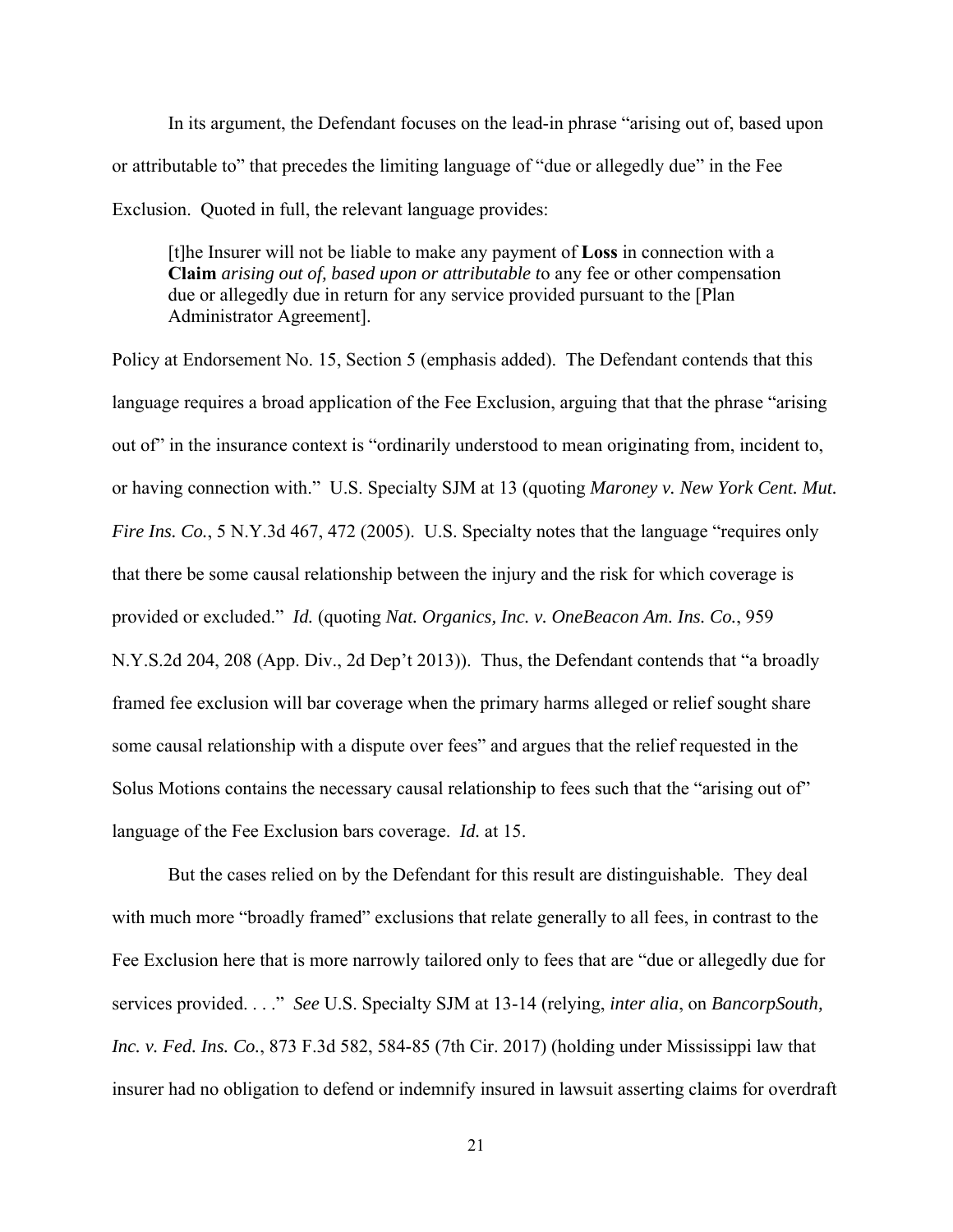fees due to policy exclusion for "any [c]laim . . . based upon, arising from, or in consequence of *any fees or charges*.") (emphasis added); *First Community Bancshares v. St. Paul Mercury Ins. Co.*, 593 Fed. App'x 286, 288 (5th Cir. 2014) (holding that fee-dispute exclusion relating to claims "based upon, arising out of or attributable to *any dispute involving fees or charges* for an Insured's services" did not negate insurer's duty to defend class action lawsuits brought against insured because "at least some allegations potentially fall outside of the exclusion and within coverage") (emphasis added); *Continental Casualty Co. v. Ramsey*, 2017 U.S. Dist. LEXIS 29550, at \*3-\*4, \*35 (E.D. Tex. Feb. 11, 2017) (finding fee exclusion relating to claims "based upon, directly or indirectly arising out of, or in any way involving . . . *a dispute over fees, commissions or charges*, including, without limitation the structure of fees or excessive fees . . ." was inapplicable to insurer's duty to defend lawsuit against insured because "at least some of the factual allegations" in the complaint "do not necessarily bear a causal relationship to fees") (emphasis added)).

In contrast to these cases, the Fee Exclusion in this case contains clear language that narrows its applicability only to fees "due or allegedly due" and the Defendant's position impermissibly reads this language out of the Policy. *See Givati*, 960 N.Y.S.2d at 198 (a "court should not read a contract so as to render any terms, phrase, or provision meaningless or superfluous."); *Georgitsi Realty*, 702 F.3d at 155 (a court "may not . . . excis[e] terms [of a contract] under the guise of construction, nor may it construe the language in such a way as would distort the contract's apparent meaning.'"); *see also Sachs*, 251 P.3d at 546 ("[W]e construe the policy so that all provisions are harmonious and none is rendered meaningless."). If the Defendant wished to exclude a broader range of fees from coverage, it should have drafted a clause that did so. *See, e.g., Taylor v. United States Cas. Co.*, 269 N.Y. 360, 363 (1936) ("If the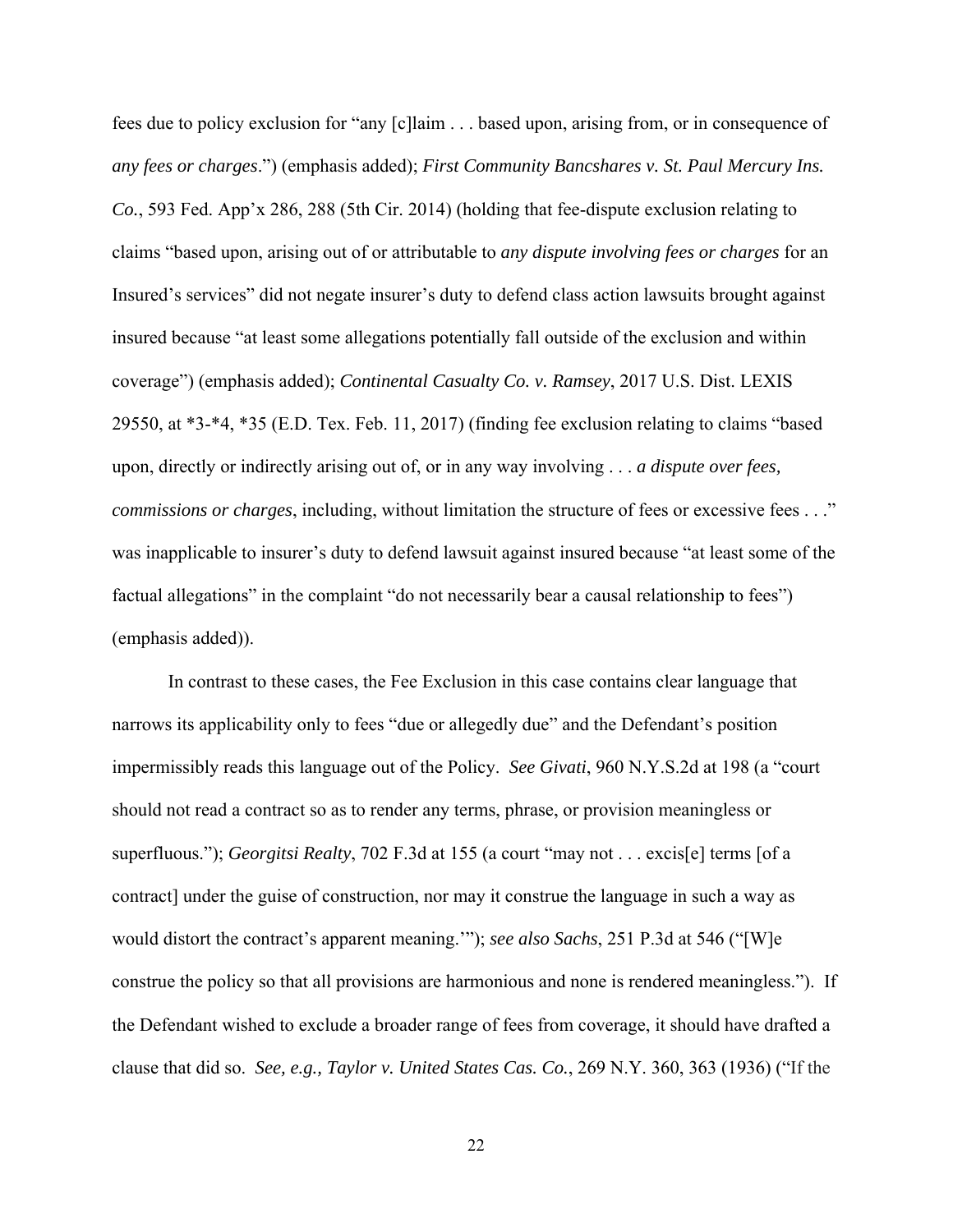insurance company desired the exclusion clause to cover not only a case where the driver is under the age fixed by law but also a case where the terms of the license are violated, it should have so specified.").

 This conclusion is confirmed by the facts underlying the Solus Motions. In short, there is no causal relationship between the allegations in the Solus Motions and the activities that the Fee Exclusion seeks to exclude from coverage. The allegations raised in the Solus Motions focus primarily on the removal of Quest for improper conduct. This contrasts with the *Bancorp* case relied upon by the Defendant. In *Bancorp*, the insured pointed to several paragraphs in the complaint that did not mention overdraft fees, but the court noted that other sections tied the allegations in those paragraphs directly to overdraft fees covered by the exclusion. 873 F.3d at 586-87. The court observed that "individual allegations cannot be read in a vacuum, and instead, must be read in the context of the entire complaint." *Id*. at 586. The court found that "the overdraft fees in the [complaint] were not an additional harm among many" but rather "the central and only harm" and constituted the "essence" of the complaint. *Id*. at 587.14

<sup>&</sup>lt;sup>14</sup> While the Court looks at the pleadings to determine the scope of the issues in the Solus Motions, the result here is borne out by the witness testimony at the hearings on the Solus Motions, which focused on actions taken, or not taken by Quest, and whether these actions conflicted with Quest's fiduciary duty on behalf of all creditors. *See, e.g.,* Hr'g Tr. 24:10-12 (Oct. 15, 2018) [Case No. 02-41729, ECF No. 14738] ("Solus submits that the conduct displayed in connection with the May 15 and May 21 meetings is not consistent with the fiduciary obligations of Quest."); *id.* at 25:8:15 ("There was a threat to harm the estates, and that threat is a breach of the duty of loyalty. Under New York law, the duty of loyalty requires the director to subordinate their interests to the company. That did not happen here. There is also a harm to the bankruptcy process. It relies on the ability of fiduciaries to be trusted with estate assets and to refrain from insisting on fees as a precondition to maximizing value."); *id.* at 25:16- 26:2 ("[T]he record will support the two forms of relief that Solus is . . . requesting. First, there is cause to remove the plan administrator and appoint a successor. There's a failure to comply with the terms of the plan administrator agreement. There's a breach of fiduciary duty to harm the estates, unless fees are agreed to. There's the ultimate disclosure of the success fee in a way that's inconsistent with transparency afforded in the bankruptcy process. And there's a need to install an independent fiduciary that's focused on monetizing assets and not on fees."); *see id.* at 161 (testimony regarding what took place at meetings between Quest and Solus); *see id.* at 166 (same); *see id.* at 246:19-247:17 (same); Hr'g Tr. 196:8-15 (Oct. 25, 2018) [Case No. 02-41729, ECF No. 14740] ("Q. It's not [sic] question, Mr. Blauner, but why do you think that Quest should no longer serve as plan administrator? A. I own close to 45 percent of the claims. When I say I, Solus. These guys can't be the stewards of that investment. I have a duty to my investors to make sure that my fiduciaries act with loyalty and with care. And I'm trying to fulfill that by having these folks replaced by a plan administrator with integrity.").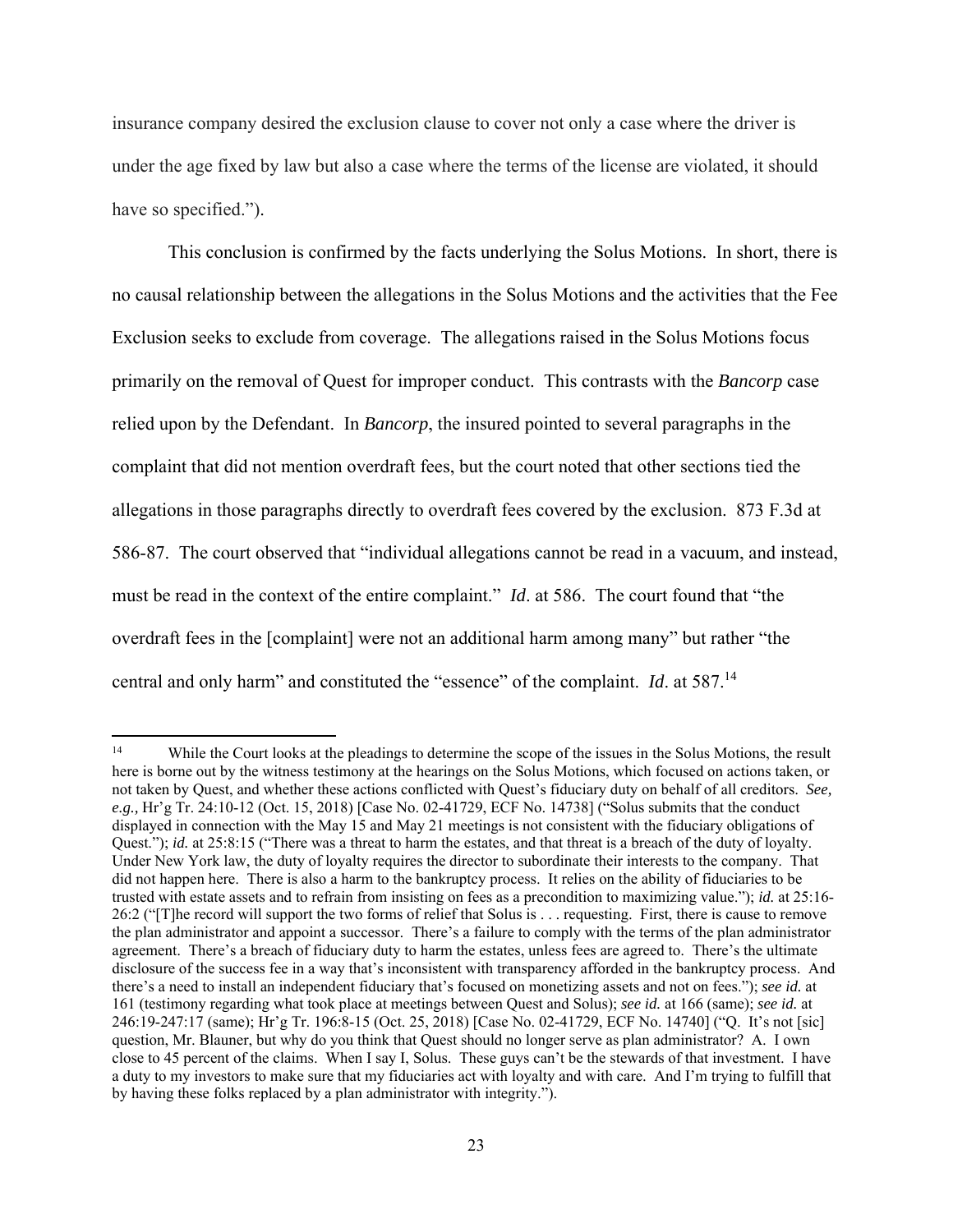As for *Continental Casualty*, another case cited by the Defendant, the court actually held against the insurer, finding that the fee exclusion did not preclude the insurer's duty to defend against a lawsuit because the necessary causal relationship did not exist. *See* 2017 U.S. Dist. LEXIS 29550, at \*35-\*36. The court stated that "at least some of the factual allegations in the ... . complaint do not necessarily bear a causal relationship to fees." *Id*. at \*35. Importantly, the court noted that "the relief sought in the [action] is not only the return of fees, but also an injunction removing Defendants from the Plan and permanently enjoining Defendants from acting as a fiduciary or service provider . . . ." *Id*. at \*36. As the Solus Motions sought relief far beyond the issue of fees, the *Continental Casualty* case actually supports the Plaintiffs here. The same is true for the *First Community* case, where the court also ruled against the insurer. In that case, the court found that the factual allegations in the class action complaint against the insured did not necessarily bear a causal relationship to fees. *See* 593 Fed. App'x at 290. The court stated that the "charging of fees was not the practice that caused the harm, even if First Community's actions were motivated by a desire to obtain more fees . . . Instead, fees were an additional harm caused by the policies and practices of which the [class action] plaintiffs complain." *Id*. The court concluded that "at least some of the allegations in the underlying petitions are not excluded by the fee-dispute exclusion" and the insurance company had a duty to defend First Community under the applicable policy. *Id.* 

To the extent that the hearings addressed fees, it was for those that were already paid. *See, e.g.,* Hr'g Tr. 180 (Oct. 15, 2018) (testimony regarding work performed and compensation paid); Hr'g Tr. 195:13-19 (Oct. 25, 2018) ("[W]hat I told him was if an accounting showed that they had an obligation to return funds to the estate because they had not complied with our contractual obligations that they would never work again; i.e., if the accounting showed that they had stolen money from the estate, taken money from the estate, that they would never work again which is pretty obvious.").